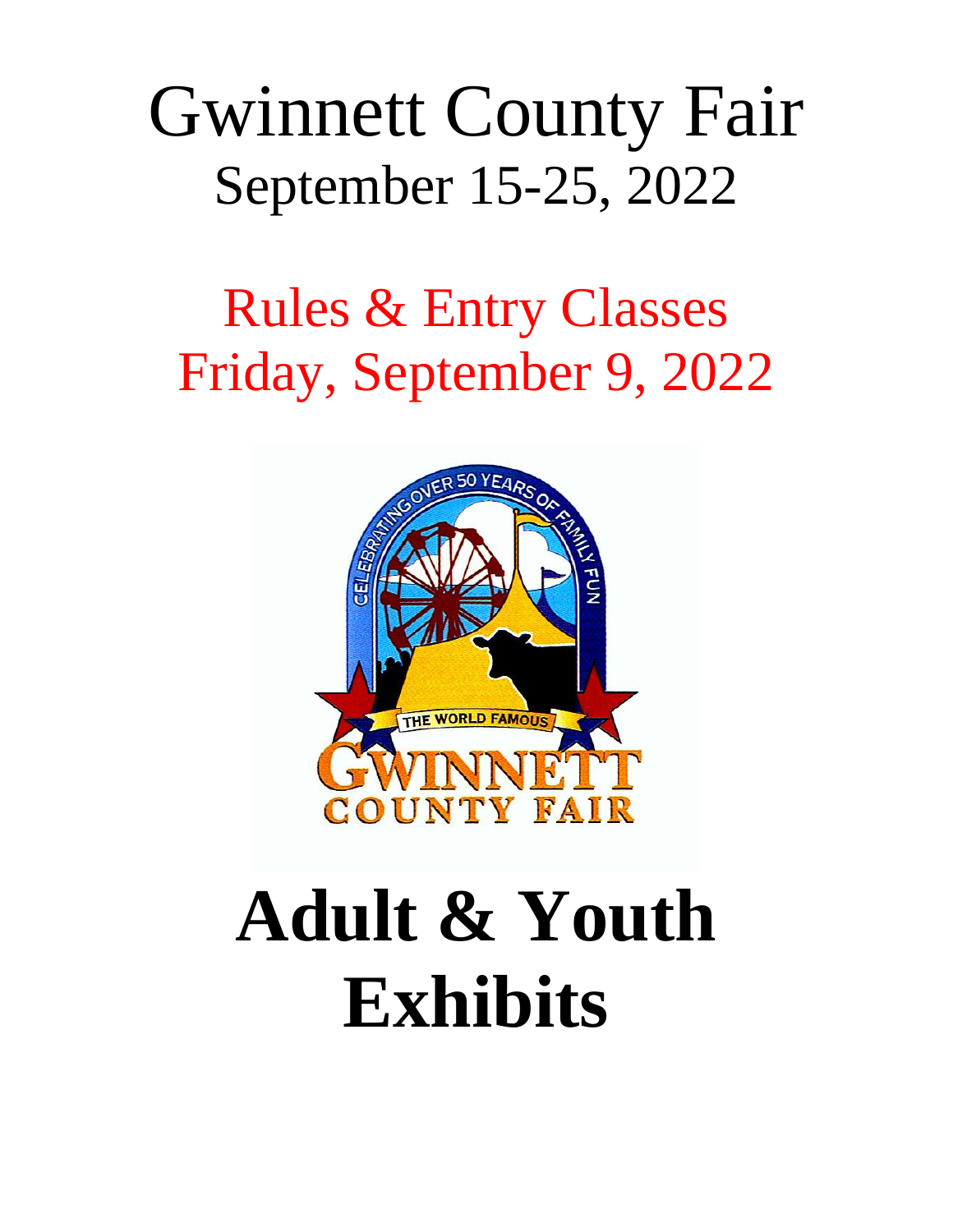# Table of Contents

| Rules                                                                                                                                                                                                                          | $3 \equiv$     |
|--------------------------------------------------------------------------------------------------------------------------------------------------------------------------------------------------------------------------------|----------------|
| Registration experience and the contract of the contract of the contract of the contract of the contract of the contract of the contract of the contract of the contract of the contract of the contract of the contract of th | $4\degree$     |
| <b>Rules for Framed Work</b>                                                                                                                                                                                                   | 5 <sup>5</sup> |
| <b>Adult Division 1: Food Preservation</b>                                                                                                                                                                                     | 6              |
| Adult Division 2: Clothing Manual Property of Adult Division 2: Clothing                                                                                                                                                       | 7              |
| Adult Division 3: Needlework                                                                                                                                                                                                   | 8              |
| Adult Division 4: Crafts                                                                                                                                                                                                       | $10$ $\qquad$  |
| Adult Division 5: Holiday House 11                                                                                                                                                                                             |                |
| Adult Division 6: Artwork                                                                                                                                                                                                      | 11             |
| Adult Division 7: Photography                                                                                                                                                                                                  | 12             |
| Adult Division 8: Removed 12                                                                                                                                                                                                   |                |
| <b>Adult Division 9: Decorated Clothing</b>                                                                                                                                                                                    | 13             |
| Adult Division 10: Recycling and/or Repurpose 13                                                                                                                                                                               |                |
| <b>Youth Division 1: Food Preservation</b> 14                                                                                                                                                                                  |                |
| Youth Division 2: Clothing The Context of the Context of the Context of the Context of the Context of the Context of the Context of the Context of the Context of the Context of the Context of the Context of the Context of  | 14             |
| <b>Youth Division 3: Needlework</b> 14                                                                                                                                                                                         |                |
| <b>Youth Division 4: Crafts</b>                                                                                                                                                                                                | 16             |
| Youth Division 5: Holiday House                                                                                                                                                                                                | 17             |
| <b>Youth Division 6: Artwork</b>                                                                                                                                                                                               | 19             |
| Youth Division 7: Photography                                                                                                                                                                                                  | 20             |
| <b>Youth Division 8: Removed</b>                                                                                                                                                                                               | 23             |
| <b>Youth Division 9: Decorated Clothing</b>                                                                                                                                                                                    | 23             |
| Youth Division 10: Recycling and/or Repurpose                                                                                                                                                                                  | 24             |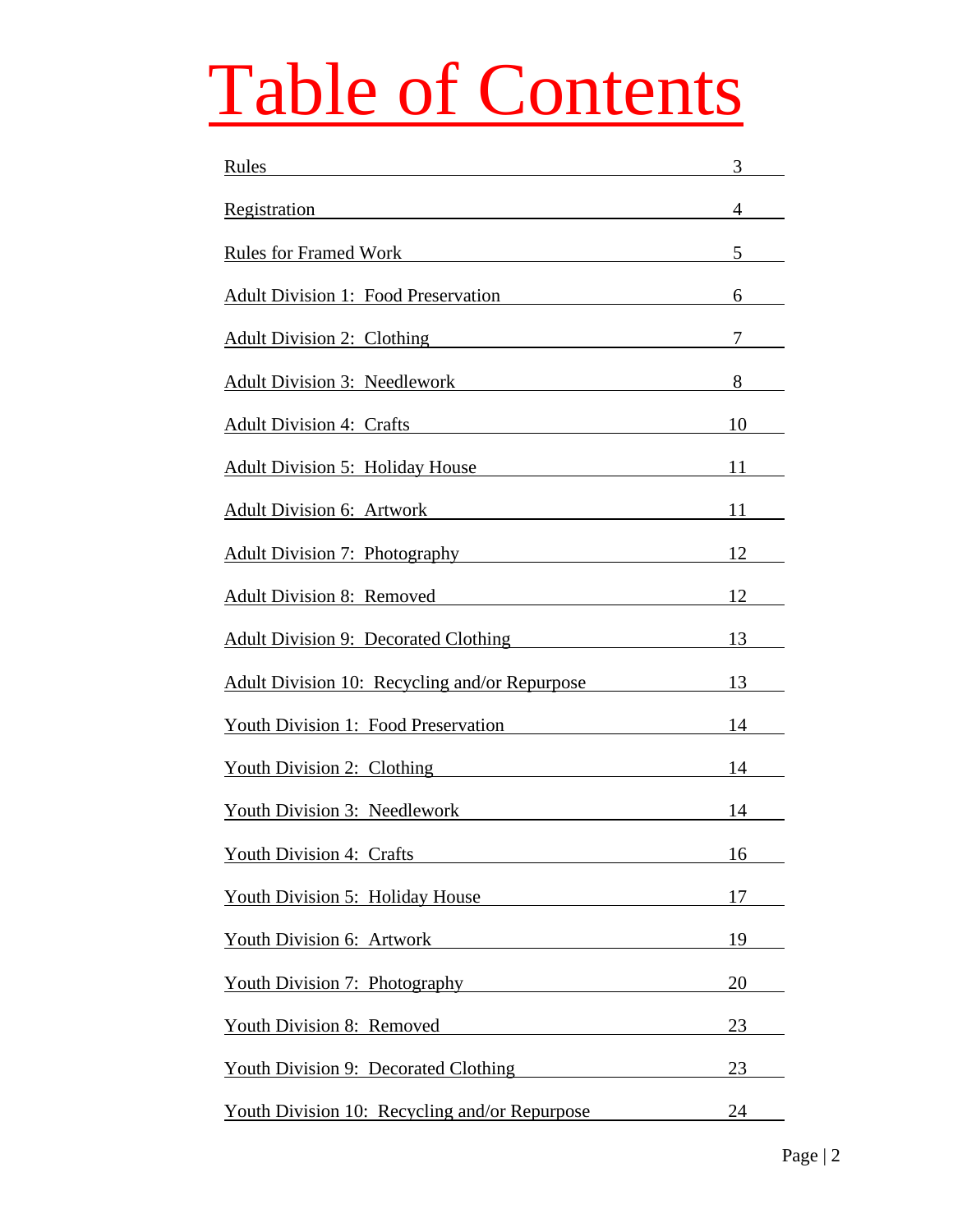

## **Attention: Numbers have changed.**

## **Please verify/check your class numbers.**

- 1. IMPORTANT: All exhibits must be the work of an amateur exhibitor. **Each item exhibited must have been completed since September of the previous year and not exhibited in any previous Gwinnett County Fairs**.
- 2. **All exhibit items must be clean, in good repair, and completely finished**. **All instructions under specific divisions must be carefully followed** or the item will be disqualified from judging.
- 3. Before Take-In Day, **each item exhibited must be labeled legibly and securely with exhibitor's name, email address, and telephone number**.
- 4. An Exhibitor may enter an unlimited number of items. **Exhibitors may enter only one item per class.**
- **5.** When the same item qualifies for more than one class, the exhibitor (you) will choose which class to enter. Items that legitimately qualify for a specific class or are duplicates in a class **cannot** be entered in the division's miscellaneous class. **The miscellaneous class is only for items that cannot be otherwise classified.**
- 6. Judges will consider appropriate criteria for each division, based upon recognized standards of quality, skill and workmanship.
- 7. Premium money will be paid from the judge's record sheets and not from ribbons or stickers attached to exhibit items. Premiums will be paid as follows:
	- a.  $1<sup>st</sup>$  place:  $$ 10$  (Blue ribbon, earns 3 points)
	- b.  $2<sup>nd</sup>$  place: \$7 (Red ribbon, earns 2 points)
	- c.  $3<sup>rd</sup>$  place: \$ 5 (White ribbon, earns 1 point)
- 8. In any class without competition both first and second place ribbons will be paid at the second-place premium level.
- 9. Premiums will be paid at pick-up.
- 10. One overall winner in both Youth and Adult categories will be presented with a certificate and a check for an additional \$50. To qualify, the exhibitor:
	- a. must enter items in at least three divisions, **and**
	- b. must earn 14 or more ribbon points.
- 11. Past overall winners in both Youth and Adult categories may exhibit but will not be eligible for the overall award for two years following the winning year.
- 12. The GCL & FA, Inc. (dba; Gwinnett County Fair) and its officials, and agents are not responsible for lost, damaged, or unclaimed items.

## **Attention: Numbers have changed. Please verify/check your class numbers.**

#### **We do not recommend exhibiting treasured items**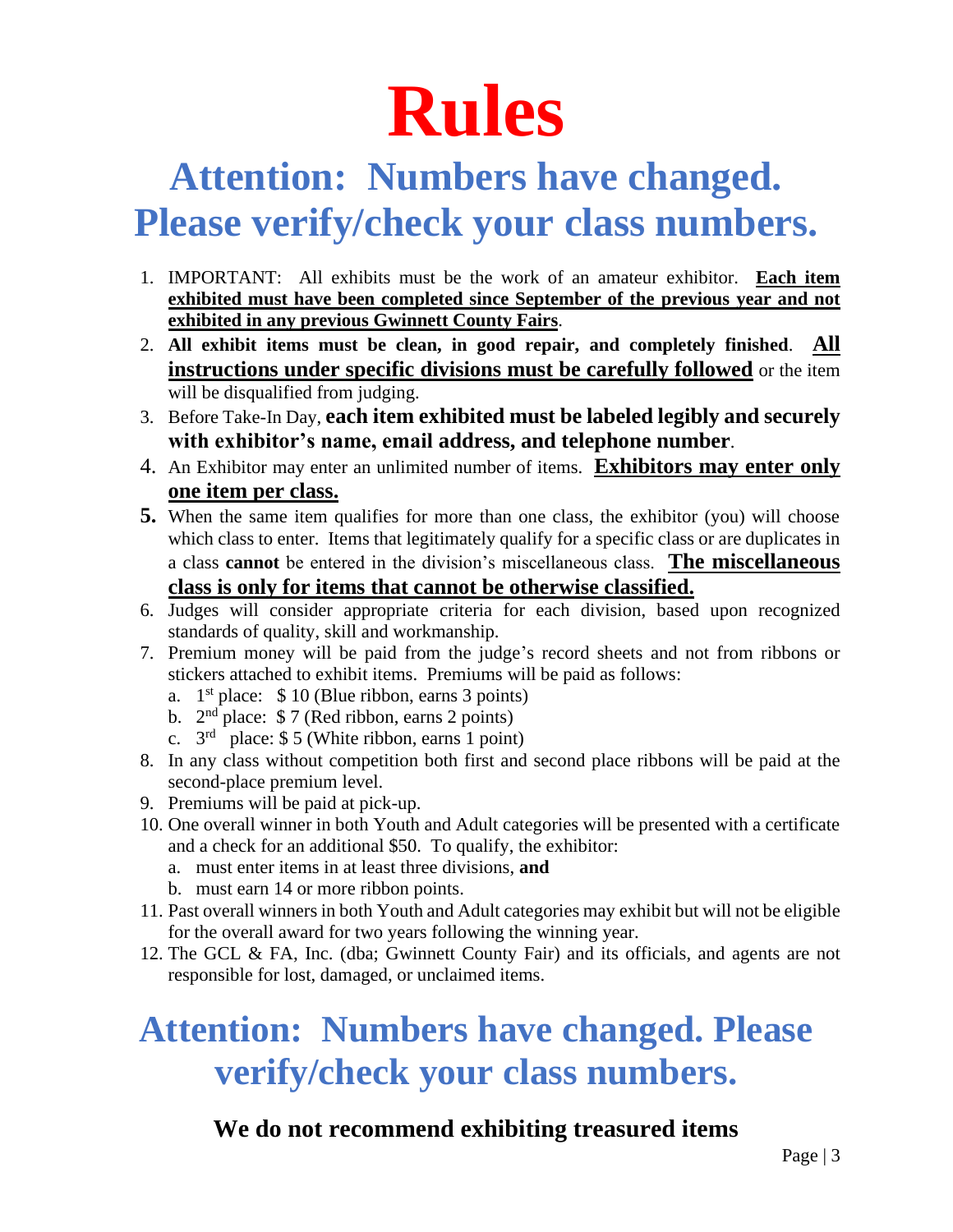# **Registration**

For individual exhibitors, pre-registration is not required, **but it is recommended for faster processing** and greater convenience on Take-In Day. **Should you be unable to pre-register by the date shown below, we will look forward to seeing you at the fairgrounds on Take-In Day—your registration can be completed then.**

#### **Pre-registration deadline:**

**Tuesday, September 6, 2022 at 5:00 pm**

#### **You may mail, bring, fax, or email your registration form to:**

- Mail: Phyllis Lowe 2571 Spring St Dacula, GA 30019
- Bring: Gwinnett County Fairgrounds 2405 Sugarloaf Parkway Lawrenceville, GA 30045
- Fax: 678/985-7106

Email: phyllisblowe@hotmail.com

Phyllis Lowe Telephone number 770/262-1389 Fairgrounds Telephone number: 770/963/6522 Office hours: 8:00am—5:00pm

#### **Exhibit Take-In**

Friday, September 9, 2022 from 1:00pm—6:30pm (**All entries must be brought to the fairgrounds at this time.) (NO EXCEPTIONS)**

#### **Exhibit Pick-Up**

Monday September 26, 2022 from 2:30pm—6:00pm

Please enter the fairgrounds at Gate # 1 off Davis Road for Take-In and Pick-Up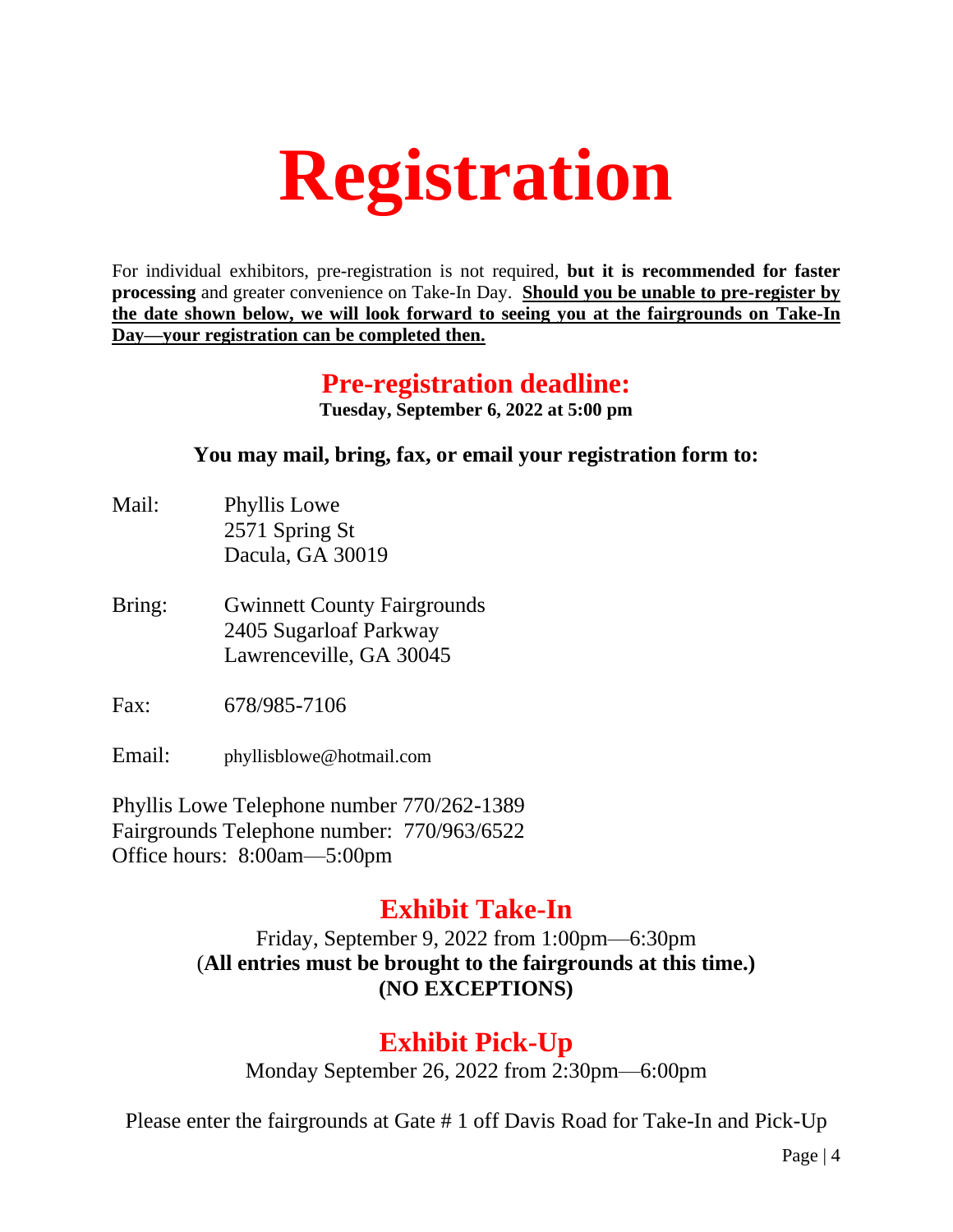## **Rules for Framed Work**

- Frames cannot be wider than two inches.
- The work/picture inside the frame cannot be larger than 11 inches by 14 inches.
- Overall framed work cannot be larger than 15 inches by 18 inches.
- Artwork on stretched canvas, tole painting, and folk art need not be framed, but must not exceed 18 inches by 24 inches.

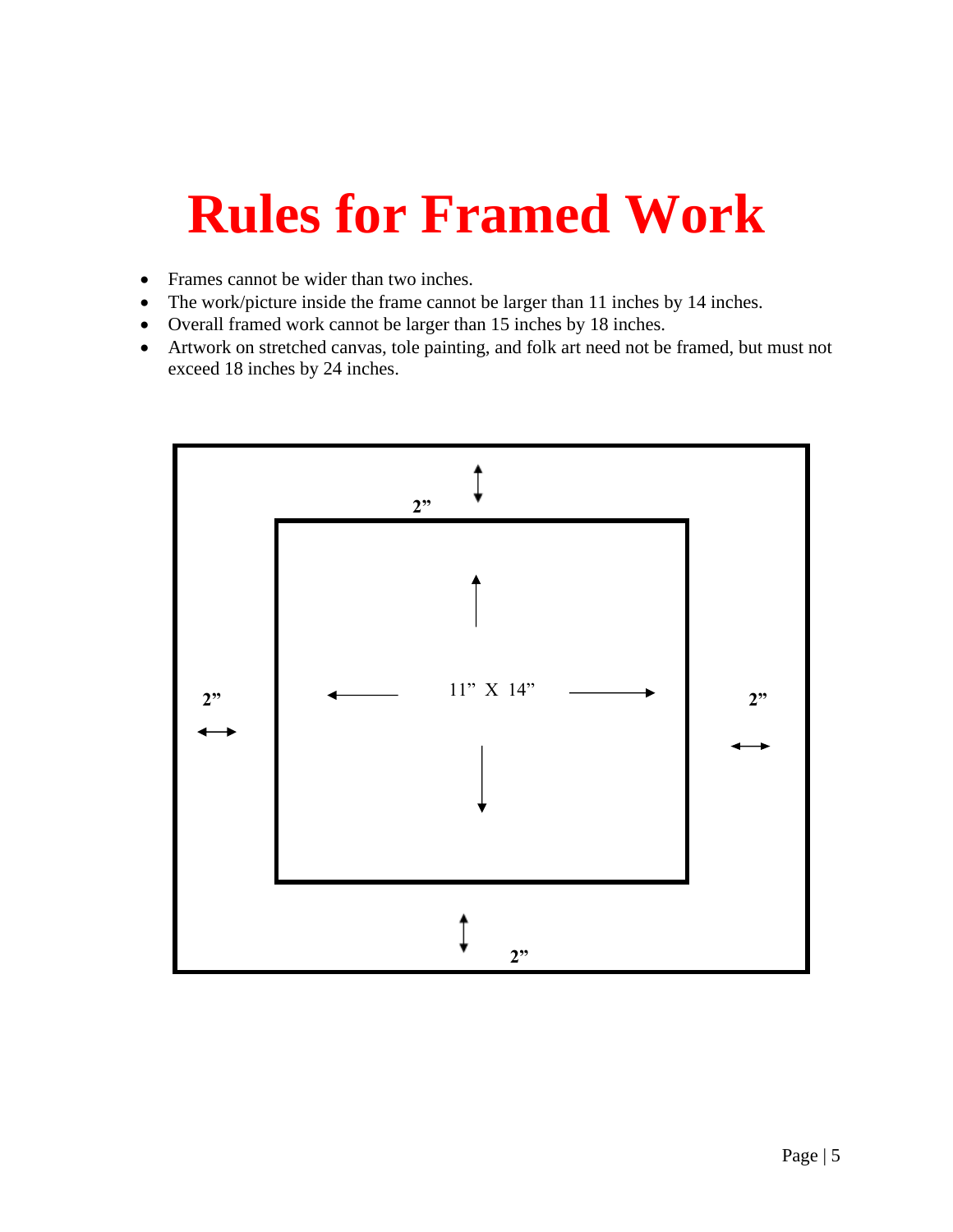## **Adult and Youth Division 1: Food Preservation**

**All entries must have been preserved since September of the previous year.**

**Canned entries must be in clean clear (uncolored) jars, with sealed lids and rings attached. To qualify for judging, canned items must be clearly labeled with the following information:**

- **Processing method used (water bath or pressure canning)**
- **Date of processing**
- **Processing time used (if using altitude canning recommendations, please indicate)**

*Item will be disqualified if not labeled correctly.*

**Dehydrated foods must be placed in unsealed canning jars with lids and rings attached.**

**The book "So Easy to Preserve" is used as the official guideline during judging to determine if an entry has been properly prepared and processed. Its use is strongly recommended for all food preservation projects. "So Easy to Preserve" can be purchased at the Gwinnett Extension Service office.**

| 200 | Beans – Green – 1 quart or 1 pint                               |
|-----|-----------------------------------------------------------------|
| 201 | Tomatoes – Pieces – 1 quart or 1 pint                           |
| 202 | Tomatoes – Stewed – 1 quart or 1 pint                           |
| 203 | Tomatoes – Whole – 1 quart or 1 pint                            |
| 204 | Tomatoes – Other – 1 quart or 1 pint                            |
| 205 | Salsa – Tomato based -- 1 quart or 1 pint                       |
| 206 | Vegetables $-1$ quart or 1 pint                                 |
| 207 | Soup $-1$ quart or 1 pint                                       |
| 208 | Fruit – Applesauce – 1 quart or 1 pint                          |
| 209 | Fruit – Peaches – 1 quart or 1 pint                             |
| 210 | Fruit – Pears – 1 quart or 1 pint                               |
| 211 | Jelly – Apple – 1 pint or $\frac{1}{2}$ pint                    |
| 212 | Jelly – Grape – 1 pint or $\frac{1}{2}$ pint                    |
| 213 | Jelly – Muscadine or Scuppernong – 1 pint or $\frac{1}{2}$ pint |
| 214 | Jelly – Other – 1 pint or $\frac{1}{2}$ pint                    |
| 215 | Jam – Berry – 1 pint or $\frac{1}{2}$ pint                      |
| 216 | Jam – Grape – 1 pint or $\frac{1}{2}$ pint                      |
| 217 | Jam – Muscadine or Scuppernong – 1 pint or $\frac{1}{2}$ pint   |
| 218 | Jam – Other – 1 pint or $\frac{1}{2}$ pint                      |
| 219 | Preserves – Berry – 1 pint or $\frac{1}{2}$ pint                |
| 220 | Preserves – Fig – 1 pint or $\frac{1}{2}$ pint                  |
| 221 | Preserves – Peach – 1 pint or $\frac{1}{2}$ pint                |
| 222 | Preserves – Pear – 1 pint or $\frac{1}{2}$ pint                 |
| 223 | Marmalade – 1 pint or $\frac{1}{2}$ pint                        |
| 224 | Conserves – 1 pint or $\frac{1}{2}$ pint                        |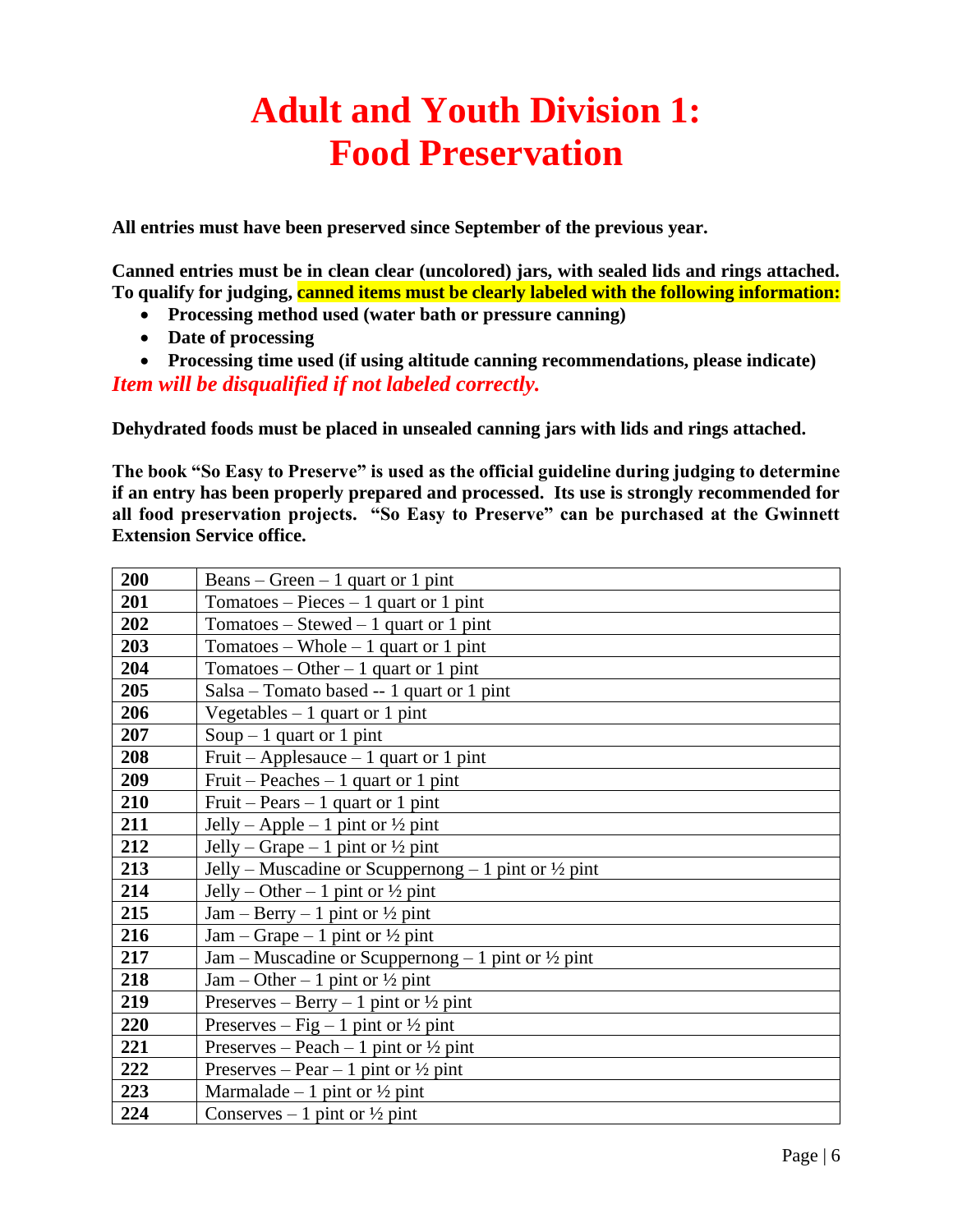| 225 | Fruit Butter – 1 pint or $\frac{1}{2}$ pint             |
|-----|---------------------------------------------------------|
| 226 | Cucumber Pickles – Bread and Butter – 1 quart or 1 pint |

#### **Adult and Youth Division 1: Food Preservation Continued**

| 227 | Cucumber Pickles $-$ Dill $-1$ quart or 1 pint                            |
|-----|---------------------------------------------------------------------------|
| 228 | Cucumber Pickles – Sweet – 1 quart or 1 pint                              |
| 229 | Vegetable Pickles – Green Tomatoes – 1 quart or 1 pint                    |
| 230 | Vegetable Pickles – Pepper – 1 quart or 1 pint                            |
| 231 | Vegetable Pickles – Other – 1 quart or 1 pint                             |
| 232 | Relish – Pepper Based – 1 pint or $\frac{1}{2}$ pint                      |
| 233 | Relish – Tomato Based – 1 pint or $\frac{1}{2}$ pint                      |
| 234 | Relish – Other – 1 pint or $\frac{1}{2}$ pint                             |
| 235 | Dehydrated Foods – Fruit or Jerky – 1 quart, 1 pint or $\frac{1}{2}$ pint |
| 236 | Miscellaneous – Not classified above                                      |

## **Adult Division 2: Clothing**

**Adult Clothing must be clean, on a hanger, and covered with a clear plastic bag. Items must be made and be stitched by individual, not purchased. Clothing will be judged on pattern/fabric combination, layout (grainline), construction (stitching, finish, trim, pressed), overall appearance.**

| 237 | <b>Adult Skirt or Slacks</b>                                          |
|-----|-----------------------------------------------------------------------|
| 238 | <b>Adult Blouse</b>                                                   |
| 239 | <b>Adult Dress - Casual</b>                                           |
| 240 | Adult "After 5"                                                       |
| 241 | <b>Adult Multiple Piece Outfit</b>                                    |
| 242 | <b>Adult Apron</b>                                                    |
| 243 | Adult Hand Made Garment - Hand Decorated                              |
| 244 | Adult Special Use – Costume, Uniform, Holiday                         |
| 245 | Adult Accessories - Collar, Scarf, Pocket Stuffer, Etc.               |
| 246 | Adult Miscellaneous - Adult clothing not classified above             |
| 247 | Children's Dress                                                      |
| 248 | Children's Special Occasion Dress – Beauty Pageant, Flower Girl, Etc. |
| 249 | Children's Skirt or Pants                                             |
| 250 | Children's Jumper or Jumpsuit                                         |
| 251 | Children's Sleepwear                                                  |
| 252 | Children's Multiple Piece Outfit                                      |
| 253 | Children's – Special Use – Costume or Swimsuit                        |
| 254 | Children's Smocked Garment                                            |
| 255 | Doll Clothes – Must be off doll and in a clear plastic bag            |
| 256 | Children's Miscellaneous – Children's clothing not classified above   |
|     |                                                                       |
|     |                                                                       |
|     |                                                                       |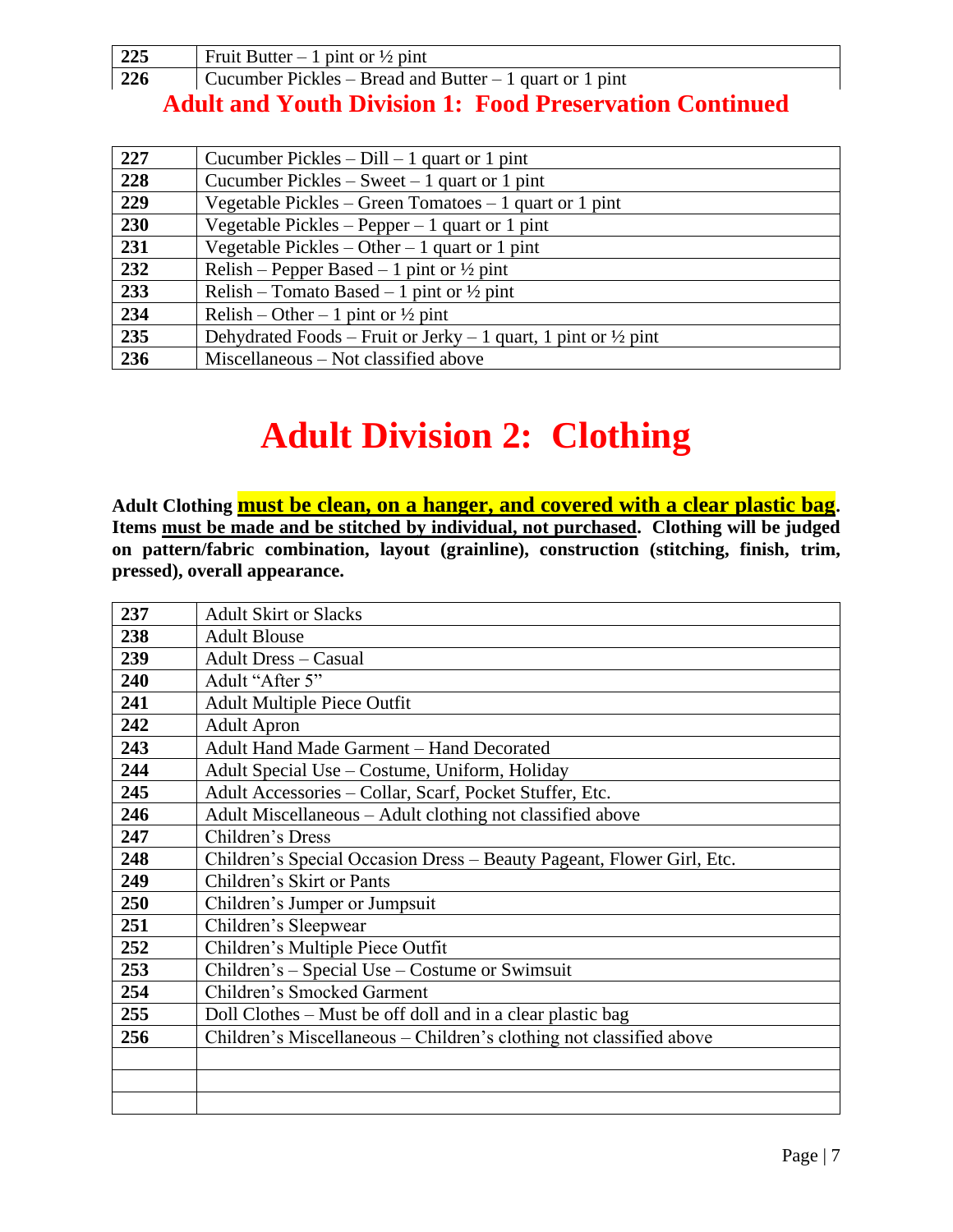## **Adult Division 3: Needlework**

**These items must have stitching. Needlework must be in a final form for use. Pictures must be framed. See page five (5) for dimensions and rules. Classes 295 – 305 should be handwork and not done by machine. Wall hangings must have fasteners or a dowel for hanging, Multi-piece crafts must be mounted or appropriately attached for display. No penciled or printed guidelines should be visible. Items not meeting these criteria will be disqualified. Judges will consider uniformity of stitches, absence of visible knots or loose threads, detail, appropriateness of materials, and visual appeal.**

| 257        | Counted Cross Stitch – Framed – 18 to 22 thread count                          |
|------------|--------------------------------------------------------------------------------|
| 258        | Counted Cross Stitch – Framed – 14 and 16 count                                |
| 259        | Counted Cross Stitch – Framed – 11 thread count                                |
| 260        | Counted Cross Stitch - Small Accessories                                       |
| 261        | Counted Cross Stitch - Kitchen Accessories<br><b>Change</b>                    |
| 262        | Counted Cross Stitch - Stamped Pattern                                         |
| 263        | Counted Cross Stitch - Miscellaneous or Miniatures<br><b>Change</b>            |
| 264        | Crocheted – Clothes – Child or Infant                                          |
| 265        | Crocheted – Work – Coarse (Yarn as defined on skein label)                     |
| 266        | Crocheted – Work – Fine (Yarn as defined on skein label)                       |
| 267        | Crocheted – Work – Medium (Yarn as defined on skein label)                     |
| 268        | Crocheted - Tablecloth                                                         |
| 269        | $Crocheted - Afghan - Large$                                                   |
| 270        | $Crocheted - A fghan - Baby$                                                   |
| 271        | Crocheted - Toys                                                               |
| 272        | Crocheted - Kitchen items                                                      |
|            | Crocheted - Accessories, Miscellaneous or Miniatures - Cap/Bonnet, Booties,    |
| 273        | Mittens, Scarf, Etc.                                                           |
|            | Embroidery – Repurposed – old item made into new item (Please include photo of |
| 274        | original item if possible)                                                     |
| 275        | Embroidery – Stamped                                                           |
| 276        | Embroidery – Stamped Cross Stitch                                              |
| 277        | Embroidery – Pillowcases (set of 2)                                            |
| 278        | Embroidery – Wall hanging                                                      |
| 279        | Embroidery - Miscellaneous or Miniatures                                       |
| 280        | Knitted - Afghan - Large                                                       |
| 281<br>282 | Knitted – Afghan – Baby –<br>Knitted – Clothes – Child or Infant               |
| 283        | Knitted – Sweater                                                              |
| 284        | Knitted - Shawl                                                                |
| 285        | Knitted - Vest or Poncho                                                       |
| 286        | Knitted - Scarf or Cowl                                                        |
| 287        | Knitted – Toys                                                                 |
| 288        | Knitted - Kitchen items                                                        |
|            | Knitted – Accessories, Miscellaneous, or Miniatures – Cap/Bonnet, Mittens,     |
| 289        | Booties/Socks, Etc.                                                            |
| 290        | Antique Items                                                                  |
|            |                                                                                |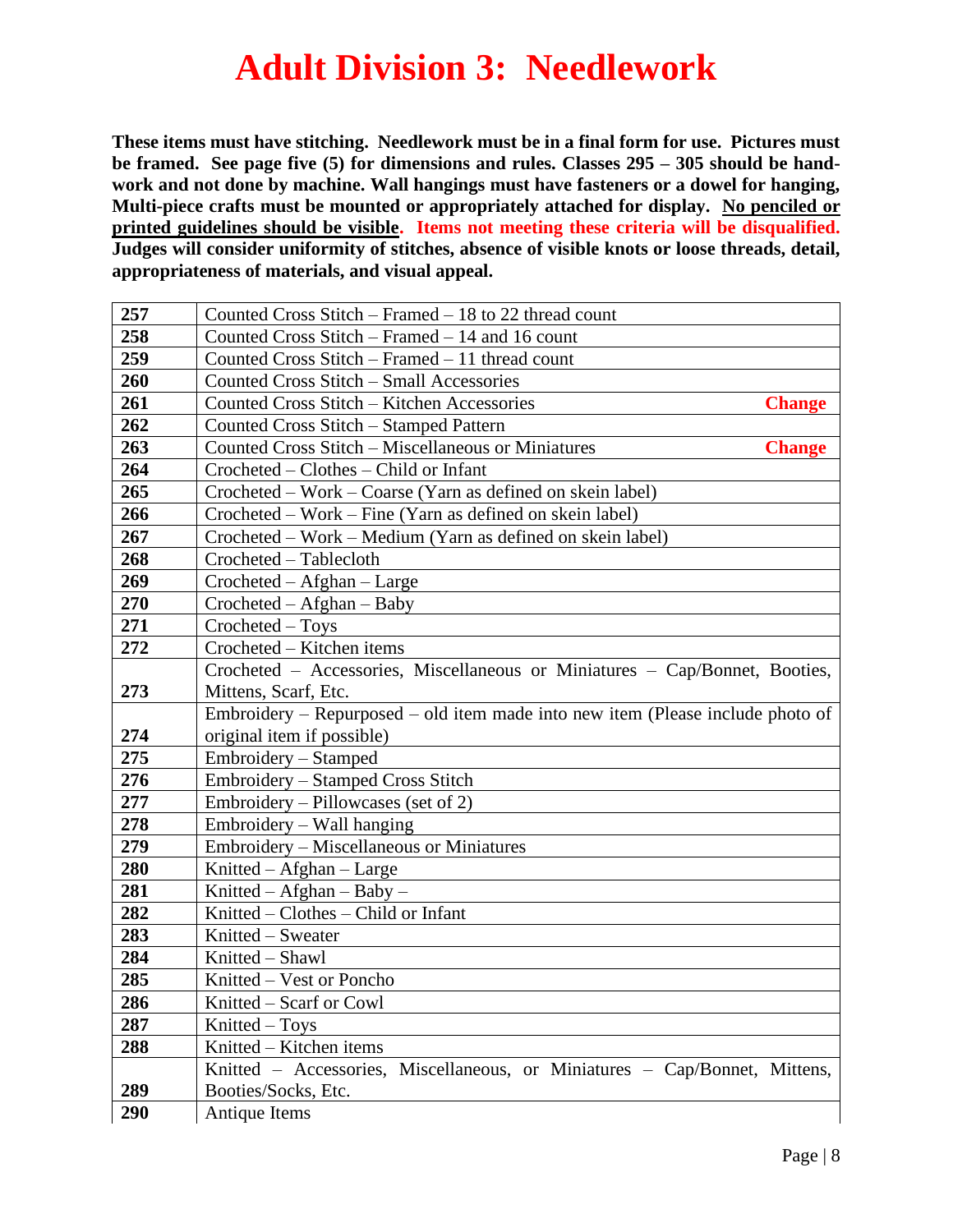#### **Adult Division 3: Needlework Continued**

| 291 | Crewel - Framed                                                       |
|-----|-----------------------------------------------------------------------|
| 292 | Needlepoint - Needlepoint - Framed                                    |
| 293 | Needlepoint - Plastic Canvas - Tissue box cover                       |
| 294 | Needlepoint – Plastic Canvas – Other                                  |
| 295 | Needlework - Latch Hook - Rug                                         |
| 296 | Needlework – Pillowcases – (set of 2)                                 |
| 297 | Needlework - Bedspread                                                |
| 298 | Needlework – Kitchen Placemats – (set of 2                            |
| 299 | Needlework - Kitchen Accessories                                      |
| 300 | Needlework – Wall Hanging                                             |
| 301 | Needlework – Stuffed Doll – Single                                    |
| 302 | Needlework - Stuffed Original                                         |
| 303 | Needlework - Stuffed Item - Decorative                                |
| 304 | Needlework - Stuffed Animal                                           |
| 305 | Needlework – Miscellaneous or Miniatures                              |
| 306 | Quilt - Machine Pieced - Machine Quilted                              |
| 307 | Quilt - Machine Stitched - Hand Quilted                               |
| 308 | Quilt – Totally Handmade – Hand pieced and hand quilted               |
| 309 | Quilt – Handmade, Machine Accents (applique, binding)                 |
| 310 | Quilt – Hand pieced, Machine quilted                                  |
| 311 | Quilt - First Quilt                                                   |
| 312 | $Quilt - Pre-Printed - Original$                                      |
| 313 | Quilt - Pre-Printed - Hand Quilted                                    |
| 314 | Quilt - Cathedral Window                                              |
| 315 | $Quilt - Other$                                                       |
| 316 | $Quit - Baby - Embroidery$                                            |
| 317 | Quilt – Baby - Original design                                        |
| 318 | Quilted – Wall Hanging                                                |
| 319 | Quilted - Kitchen Item                                                |
| 320 | Quilted - Miscellaneous or Miniatures - Pillow, Etc.<br><b>Change</b> |
| 321 | Machine Work: Counted Cross Stitch                                    |
| 322 | Machine Work: Wall Hanging                                            |
|     |                                                                       |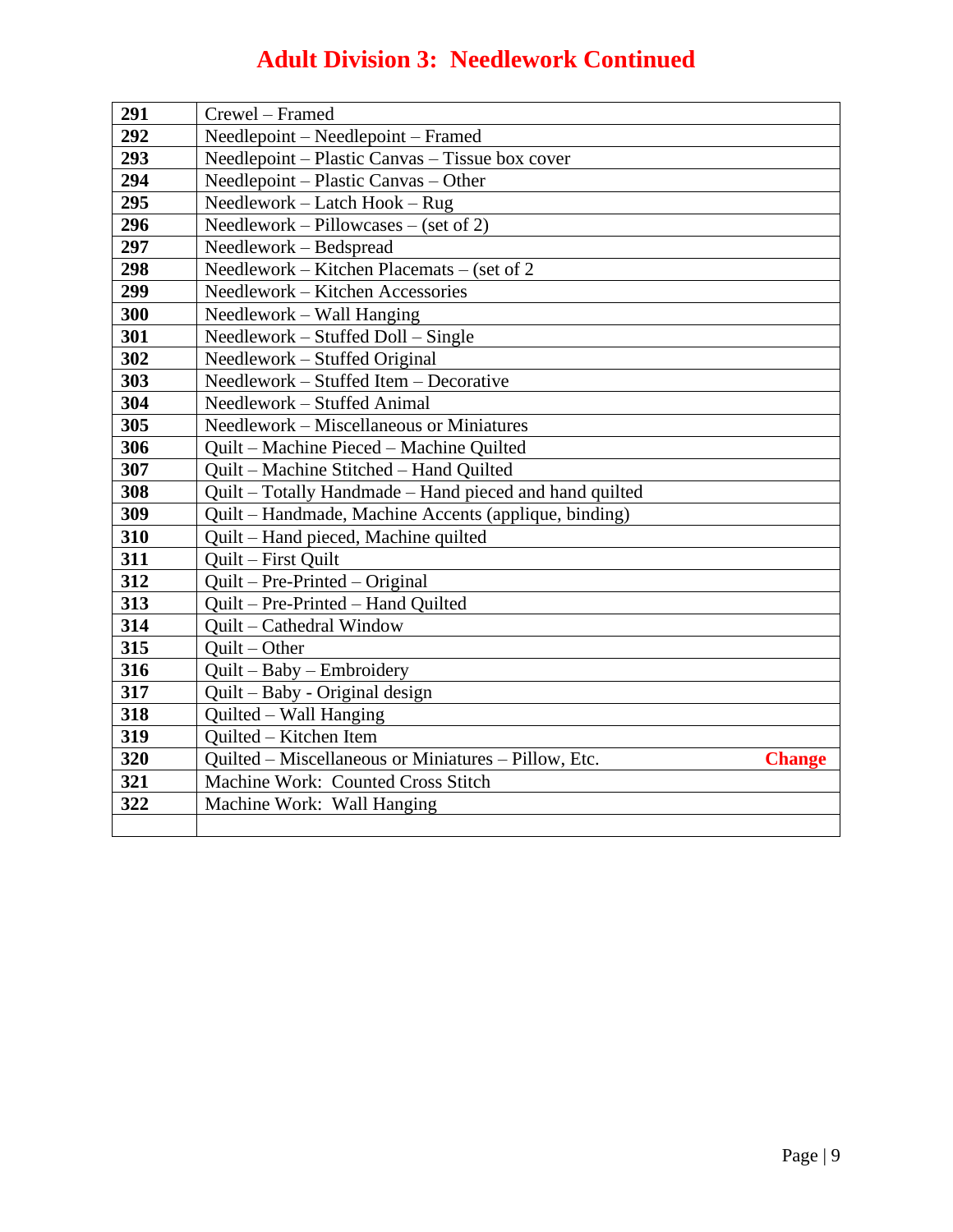### **Adult Division 4: Crafts**

**This division does not include stitched items. Multi-piece items must be mounted for display.**  We cannot accept exhibits larger than 2 cubic feet (24 inches by 12 inches). Judges will **consider originality, technique, composition, difficulty, and overall visual appeal. Models must be mounted well or in a case to avoid breakage. See page # 5 for rules on framed entries.**

| 323 | Model - Vehicle                                                                   |
|-----|-----------------------------------------------------------------------------------|
| 324 | Model - Other                                                                     |
| 325 | Flower Arrangement - Wall                                                         |
| 326 | Flower Arrangement - Table Centerpiece                                            |
|     | Flower Arrangement – Special Occasions (weddings, anniversary, birthday, $4th$ of |
| 327 | July)                                                                             |
| 328 | Wood Craft - Carved                                                               |
| 329 | <b>Wood Craft – Wood Burning</b>                                                  |
| 330 | Wood Craft - Scroll Saw                                                           |
| 331 | Wood Craft - Fret Work                                                            |
| 332 | Soap Making – Melt and Pour Process                                               |
| 333 | Soap Making - Cold Process                                                        |
| 334 | Non-Fabric Wreath – Vine, Straw, or Non-Holiday                                   |
| 335 | Wall Hanging - Non-Holiday - Non-Needlework                                       |
| 336 | Miniature – Miscellaneous                                                         |
| 337 | Paper Crafts – Greeting Cards, Other Decorations                                  |
| 338 | Jewelry - Gemstone/Beads                                                          |
| 339 | Jewelry - Metal                                                                   |
| 340 | Jewelry - Other                                                                   |
| 341 | Egg Art                                                                           |
| 342 | Basket - Original - Large                                                         |
| 343 | Basket – Original – Small                                                         |
| 344 | Embossing – Rubber Stamp Art                                                      |
| 345 | Wearable Art - Hair Bows, Decorated Hat, Decorated Shoes, Purse or Tote Bag       |
| 346 | Ceramic - Not Fired                                                               |
| 347 | Ceramic - Fired<br><b>Change</b>                                                  |
| 348 | Miscellaneous                                                                     |
| 349 | Scrapbook/Memory Book, Paper – Must be a complete book                            |
| 350 | <b>Stained Glass</b>                                                              |
| 351 | Paint, Stained Glass                                                              |
| 352 | Etched glass, acid etching                                                        |
|     |                                                                                   |
|     |                                                                                   |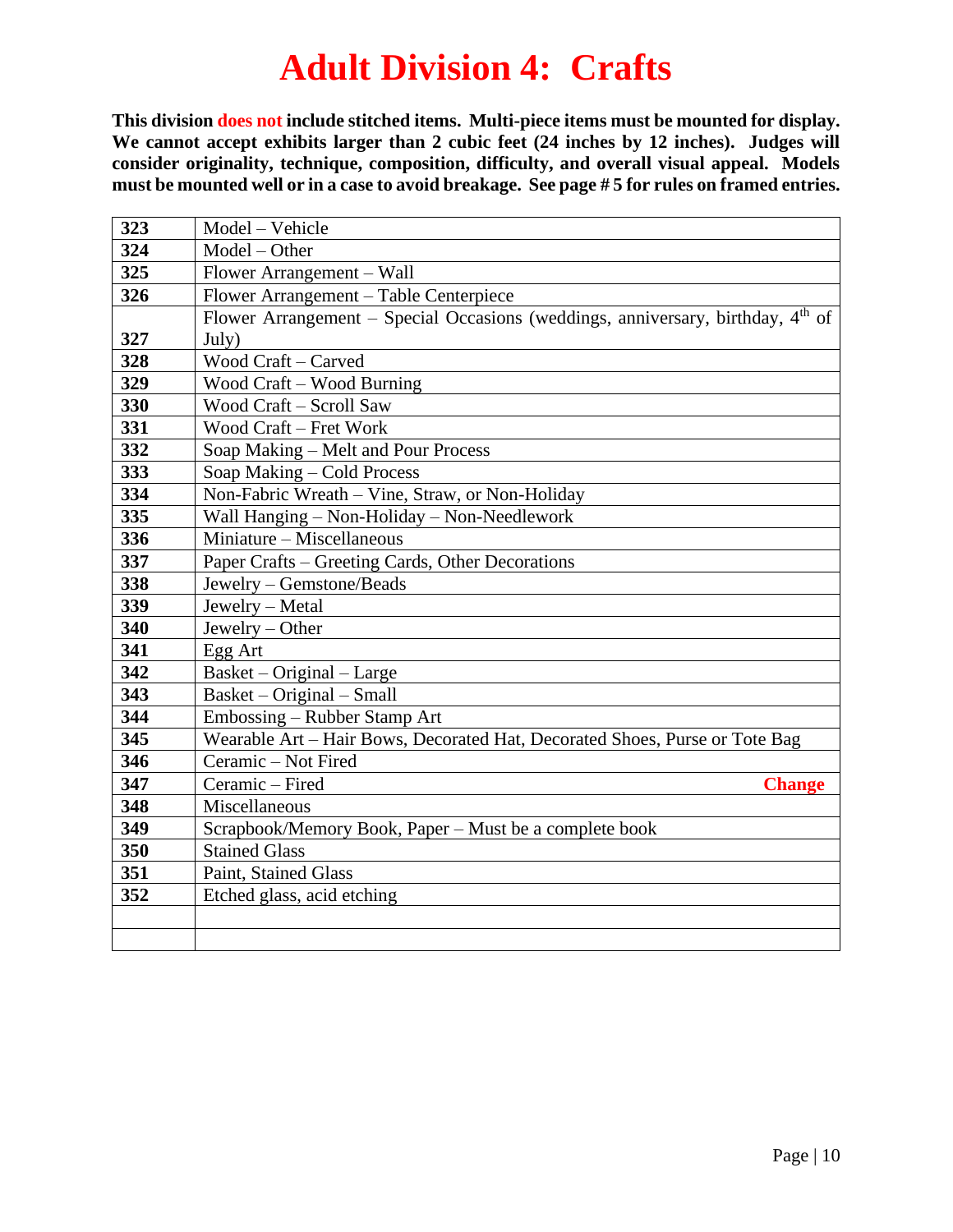## **Adult Division 5: Holiday House**

**ALL holiday related items must be entered in "Holiday House" with the exception of ceramics and art work. Classes 357 through 363 and Class 367 are Christmas Decorations only. ALL other classes can be any annual holidays: Halloween, Thanksgiving, Easter, Valentine's Day, St. Patrick's, Americana (to include: Memorial Day, 4 th of July, Labor Day, Flag Day) New Year's Day.**

**The overall dimensions of entries cannot be any larger than 2 cubic feet – (24 inches by 12 inches by 12 inches). For dimensions of framed entries see page # 5.**

| 353 | Holiday House – Wire Frame Wreath                                       |
|-----|-------------------------------------------------------------------------|
| 354 | Holiday House – Fabric Wreath                                           |
| 355 | Holiday House – Vines and Non-Fabric Wreath                             |
| 356 | Holiday House – Table Centerpiece                                       |
| 357 | Holiday House – Christmas Tree Ornament – Sewn                          |
| 358 | Holiday House – Christmas Tree Ornament – Crocheted or Knitted          |
| 359 | Holiday House – Christmas Tree Ornament – Plastic Canvas, Wooden, Glass |
| 360 | Holiday House – Christmas Tree Ornament – Other                         |
| 361 | Holiday House – Christmas Tree Topper                                   |
| 362 | Holiday House – Christmas Stocking – Knitted or Crocheted               |
| 363 | Holiday House – Christmas Stocking – Other                              |
| 364 | Holiday House - Holiday Hanging - Framed Needlework                     |
| 365 | Holiday House – Holiday Hanging – Other                                 |
| 366 | Holiday House – Holiday Pillow                                          |
| 367 | Holiday House – Christmas Tree Skirt – No more than $3'$ on radius      |
| 368 | Holiday House – Holiday Placemats -- (Set of 2 or more)                 |
| 369 | Holiday House – Table Cloth or Runner                                   |
| 370 | Holiday House - Mantle Decoration                                       |
| 371 | Holiday House – Miscellaneous                                           |

## **Adult Division 6: Artwork**

**All work must be original and framed appropriately for medium. Artwork on stretched canvas, tole painting, and folk art may be exhibited unframed, but must not exceed 18 X 24 inches. Hangers must be attached for wall hangings and art.**

| 372 | <b>Oil Painting</b>                            |               |
|-----|------------------------------------------------|---------------|
| 373 | <b>Acrylic Painting</b>                        |               |
| 374 | Pencil and Charcoal Drawing                    |               |
| 375 | Pastel                                         |               |
| 376 | Pen and Ink                                    |               |
| 377 | Watercolor                                     |               |
| 378 | <b>Tole Painting</b>                           |               |
| 379 | Folk Art – Metal                               |               |
| 380 | Folk $Art - Other$                             |               |
| 381 | Non-Original Art – By Numbers, Pre-Printed Kit | <b>Change</b> |
| 382 | Miscellaneous Artwork – Not classified above   |               |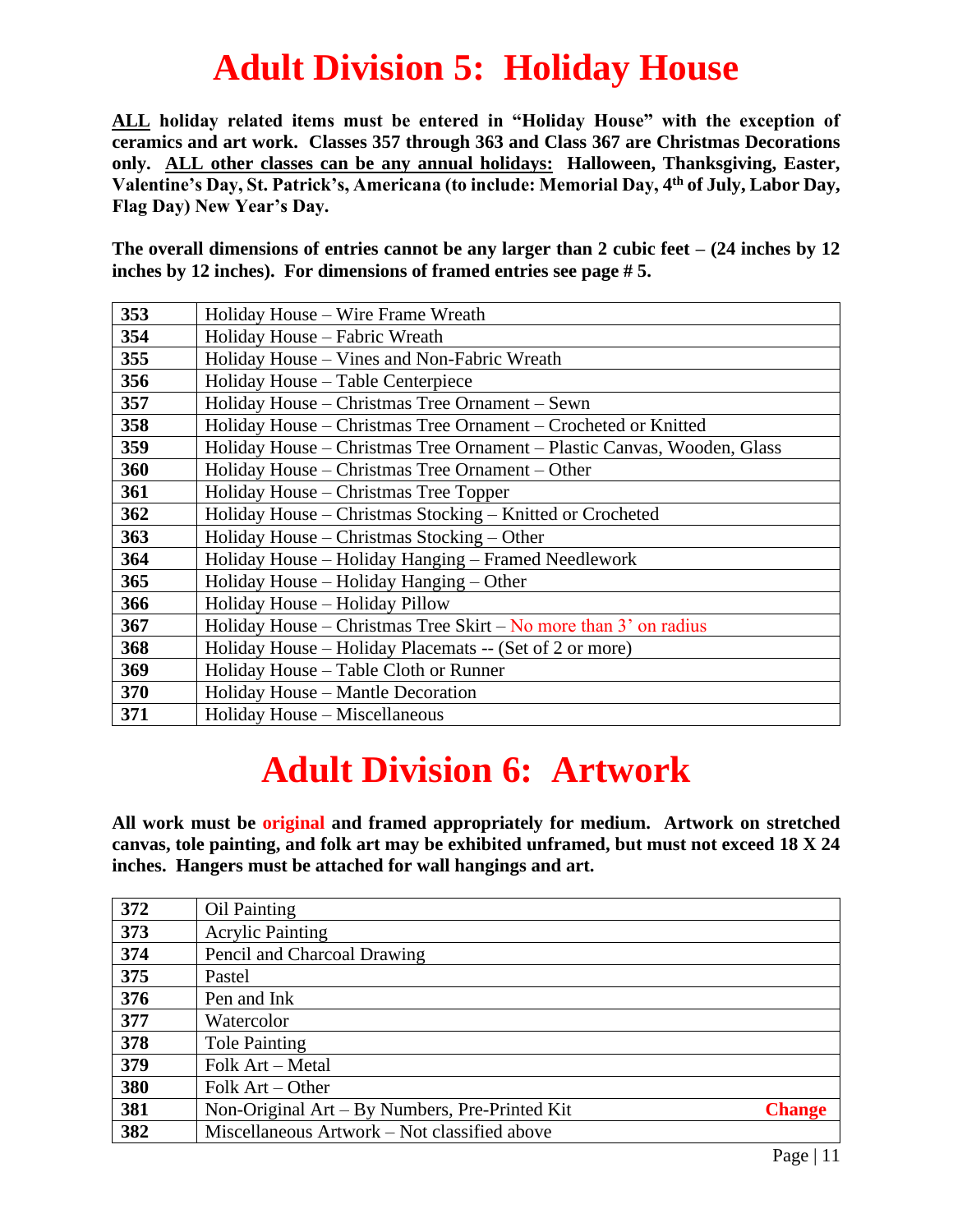## **Adult Division 7: Photography**

**Only one photograph per frame. All work must be appropriately framed with a frame, glass, and hanger.**

**For dimensions of framed entries see page # 5.**

**Definitions of classes:**

- **Still Life – A small arrangement of objects**
- **Landscape – Wide-view of outdoor scene**
- **Portrait – Photo of a person or pet, featuring the face and its expression**
- **Nature/Wildlife – Close-up outdoor photography**
- **Miscellaneous – Any subject that does not fit into an existing class**

**Sepia, monochrome, and color-highlighted black and white photos must be entered in the black and white class appropriate to the subject matter.**

| 383 | Photography – Black and White – Still Life                                        |
|-----|-----------------------------------------------------------------------------------|
| 384 | Photography – Black and White – Landscape                                         |
| 385 | Photography – Black and White – Portrait – People                                 |
| 386 | Photography – Black and White – Portrait – Pets                                   |
| 387 | Photography – Black and White – Nature – Plants                                   |
| 388 | Photography – Black and White–Wildlife–Animals from zoo or aquarium (bear,        |
|     | lions, etc.)<br><b>Change</b>                                                     |
| 389 | Photography - Black and White - Animals - Domestic (cow, horse, etc.)             |
| 390 | Photography – Black and White – Animals – Wild (elk, deer, etc.)                  |
| 391 | Photography – Black and White – Miscellaneous                                     |
| 392 | Photography $-$ Color $-$ Still Life                                              |
| 393 | Photography $-$ Color $-$ Landscape                                               |
| 394 | $Photography - Color - Portrait - People$                                         |
| 395 | $Photography - Color - Portrait - Pets$                                           |
| 396 | $Photography - Color - Nature - Plants$                                           |
| 397 | Photography – Color – Wildlife – Animals from zoo or aquarium (bear, lions, etc.) |
|     | <b>Change</b>                                                                     |
| 398 | Photography $-$ Color $-$ Animals $-$ Domestic (cow, horse, etc.)                 |
| 399 | Photography $-$ Color $-$ Animals $-$ Wild (elk, deer, etc.)                      |
| 400 | $Photography - Color - Miscellaneous$                                             |

## **Adult Division 8: Removed**

**Ceramics now listed under Crafts.**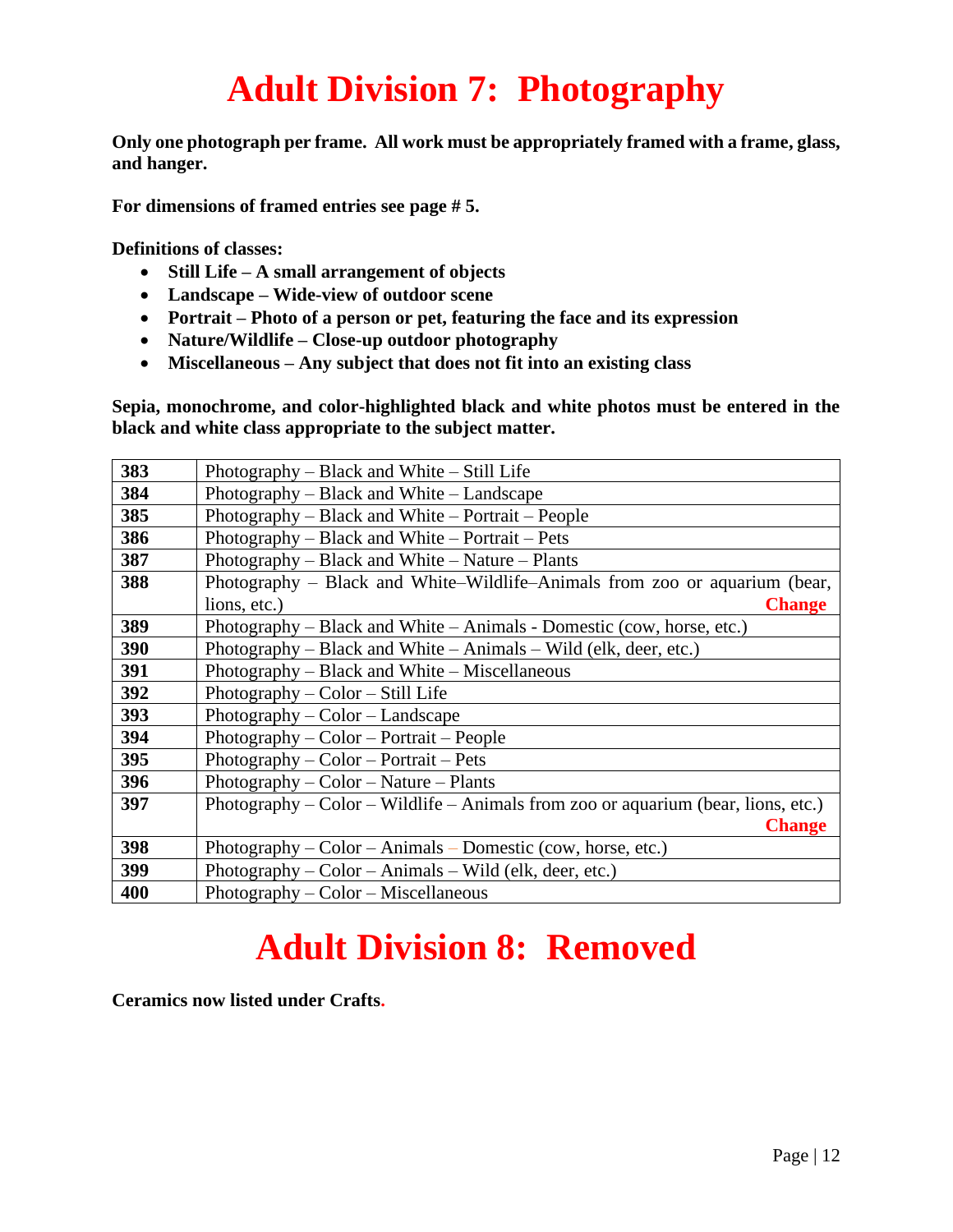## **Adult Division 9: Decorated Clothing**

**Decorated clothing is judged only on the decoration, not the construction of the item. Items can be for adult or children but made by an adult. Items must be clean, on a hanger and covered with a plastic bag.**

| 405 | Decorated Clothing – Paint – Fabric, Applique – Glued/Paint applied                 |
|-----|-------------------------------------------------------------------------------------|
| 406 | Decorated Clothing – Free Form – Original Design                                    |
| 407 | Decorated Clothing – Color Stitch – Series of dots with paint that creates a design |
| 408 | Decorated Clothing – Gemstones, Beads, Sequins                                      |
| 409 | Decorated Clothing – Hand Decorated – Purchased Clothing                            |
| 410 | Decorated Clothing - Hand Decorated Purchased Accessories – Purse or Tote Bag,      |
|     | Scarf, Socks, Hats, Shoes, Etc.                                                     |
| 411 | Decorated Clothing – Embellished by Machine                                         |
| 412 | Decorated Clothing – Repurposed by Machine                                          |
| 413 | Decorated Clothing – Other                                                          |
|     |                                                                                     |

## **Adult Division 10: Recycled or Repurposed**

Multi-piece items must be mounted for display. We cannot accept exhibits larger than 2 cubic feet (24 inches by 12 inches). Judges will consider Creativity, original design, and overall construction. These items are made from recycled materials or repurposed from an existing item. Kits are not to be entered in this Division; if a kit is used, it should be entered under Crafts. Judges will consider creativity, original design, and overall construction.

| 414 | Cardboard (boxes, paper towel and tissue paper tubes, etc.)           |
|-----|-----------------------------------------------------------------------|
| 415 | Clay and or Ceramic (old flower pots, old dinnerware)                 |
| 416 | Plastic (cups, bottles, jugs, etc.)                                   |
| 417 | Paper (newspaper, office paper, etc.)                                 |
| 418 | Metal – (brass, copper, aluminum, etc.)                               |
| 419 | Styrofoam (cups, plates, egg cartons, etc.)                           |
| 420 | Wood (used pallets, old barn wood, etc.)                              |
| 421 | Fabric (blouse, dress, quilt, etc.)                                   |
| 422 | Yarn (old sweater, baby blanket, etc.)                                |
| 423 | Outdoor Art (birdhouse, wind chimes, weathervane, welcome sign, etc.) |
| 424 | Indoor Art (wall art or photo frame, etc.)                            |
|     |                                                                       |
|     |                                                                       |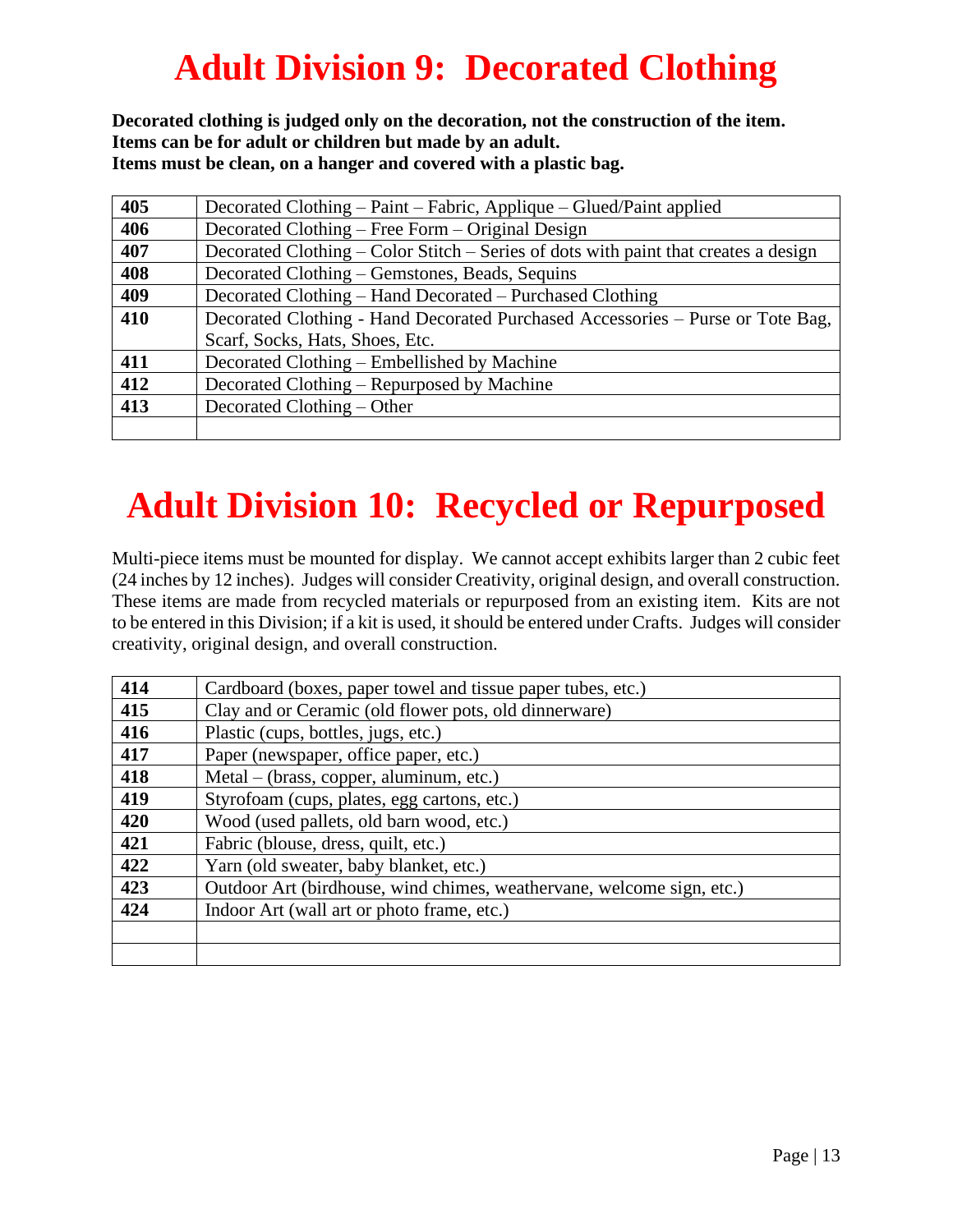## **Adult and Youth Division 1: Food Preservation**

**Youth entries in this division are entered and judged with adult entries. Please see Adult Exhibits section, Division 1 Food Preservation (Page #6), for information, rules, and list of entry classes.**

## **Youth Division 2: Clothing**

**Must be made by a youth and must be stitched, not purchased. All clothing must be clean, on hangers, and covered with a clear plastic bag.**

#### **Youth Grades 4th – 5 th**

| 610 | Casual Outfit – Jumper, Skirt, and Blouse, Etc. |
|-----|-------------------------------------------------|
| 611 | Accessories – Shawl, Apron, Etc.                |

#### **Youth Grades 6th – 8 th**

| 612 | Casual Outfit – Jumper, Skirt, and Blouse, Etc. |
|-----|-------------------------------------------------|
| 613 | Accessories – Shawl, Apron, Etc.                |

#### **Youth Grades 9th – 12th**

| 614 | Casual Outfit – Jumper, Skirt, and Blouse, Etc. |
|-----|-------------------------------------------------|
| 615 | Accessories – Shawl, Apron, Etc.                |

## **Youth Division 3: Needlework**

**These items must have stitching. Needlework must be in final form for use. Pictures must be framed. Wall hangings must have fasteners or a dowel for hanging. Multi-piece crafts must be mounted or appropriately attached for display. No penciled or printed guidelines should be visible. Items not meeting these criteria will be disqualified. Judges will consider uniformity of stitches, absence of visible knots or loose threads, attention given to detail, appropriateness of materials, and visual appeal. The dimension of framed entries can be no larger than 15 inches by 18 inches, frame included. See page # 5 for rules.**

#### **Youth Grades 1st – 3 rd**

| 616              | Wall Hanging                                         |
|------------------|------------------------------------------------------|
| $\overline{617}$ | Creative Stitching – Cross Stitch, Needlepoint, Etc. |
| 618              | Creative Stitching – Holiday                         |
| 619              | Afghan – Stitched                                    |
| $\overline{620}$ | Crocheted – Baby Doll Clothes                        |
| 621              | <b>Quilted Item</b>                                  |
| 622              | Miscellaneous                                        |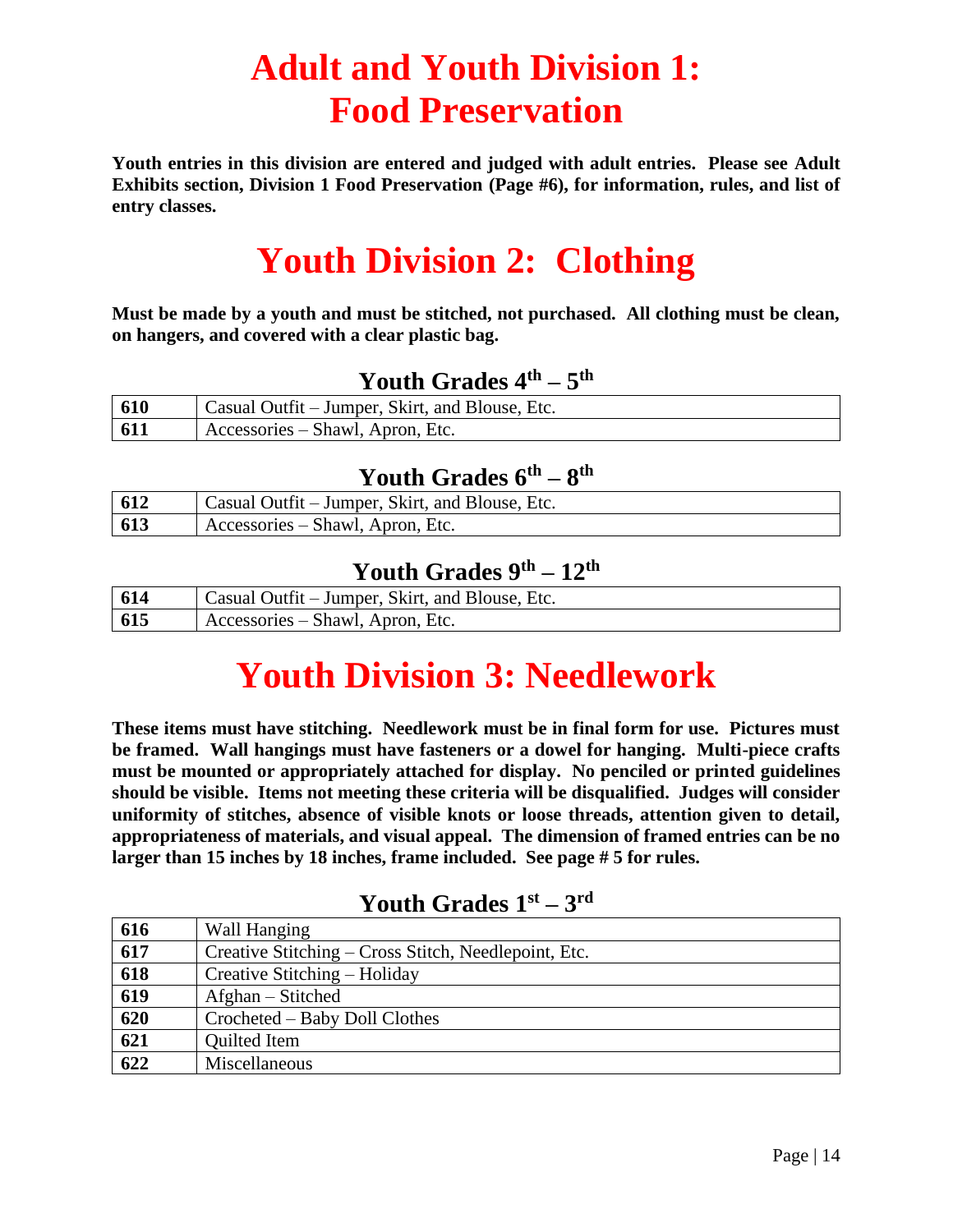#### **Youth Division 3: Needlework Continued**

#### **Youth Grades 4th – 5 th**

| 623 | Wall Hanging                                         |
|-----|------------------------------------------------------|
| 624 | Creative Stitching – Cross Stitch, Needlepoint, Etc. |
| 625 | Creative Stitching – Holiday                         |
| 626 | Creative Stitching – Other                           |
| 627 | Afghan – Stitched                                    |
| 628 | Crocheted – Baby Doll Clothes                        |
| 629 | <b>Quilted Item</b>                                  |
| 630 | Miscellaneous                                        |

#### **Youth Grades 6th – 7 th**

| 631              | Wall Hanging                                         |
|------------------|------------------------------------------------------|
| 632              | Creative Stitching – Cross Stitch, Needlepoint, Etc. |
| $\overline{633}$ | Creative Stitching – Holiday                         |
| 634              | Creative Stitching – Other                           |
| 635              | Afghan – Stitched                                    |
| 636              | Crocheted – Baby Doll Clothes                        |
| $\overline{637}$ | Quilted Item                                         |
| 638              | Miscellaneous                                        |

#### **Youth Grades 8th – 9 th**

| 639              | Wall Hanging                                         |
|------------------|------------------------------------------------------|
| 640              | Creative Stitching – Cross Stitch, Needlepoint, Etc. |
| 641              | Creative Stitching – Holiday                         |
| $\overline{642}$ | Creative Stitching – Other                           |
| 643              | Afghan – Stitched                                    |
| 644              | Crocheted – Baby Doll Clothes                        |
| 645              | <b>Quilted Item</b>                                  |
| 646              | Miscellaneous                                        |

#### **Youth 10th – 12th**

| 647 | Wall Hanging                                         |
|-----|------------------------------------------------------|
| 648 | Creative Stitching – Cross Stitch, Needlepoint, Etc. |
| 649 | Creative Stitching – Holiday                         |
| 650 | Creative Stitching – Other                           |
| 651 | Afghan – Stitched                                    |
| 652 | Crocheted – Baby Doll Clothes                        |
| 653 | <b>Quilted Item</b>                                  |
| 654 | Miscellaneous                                        |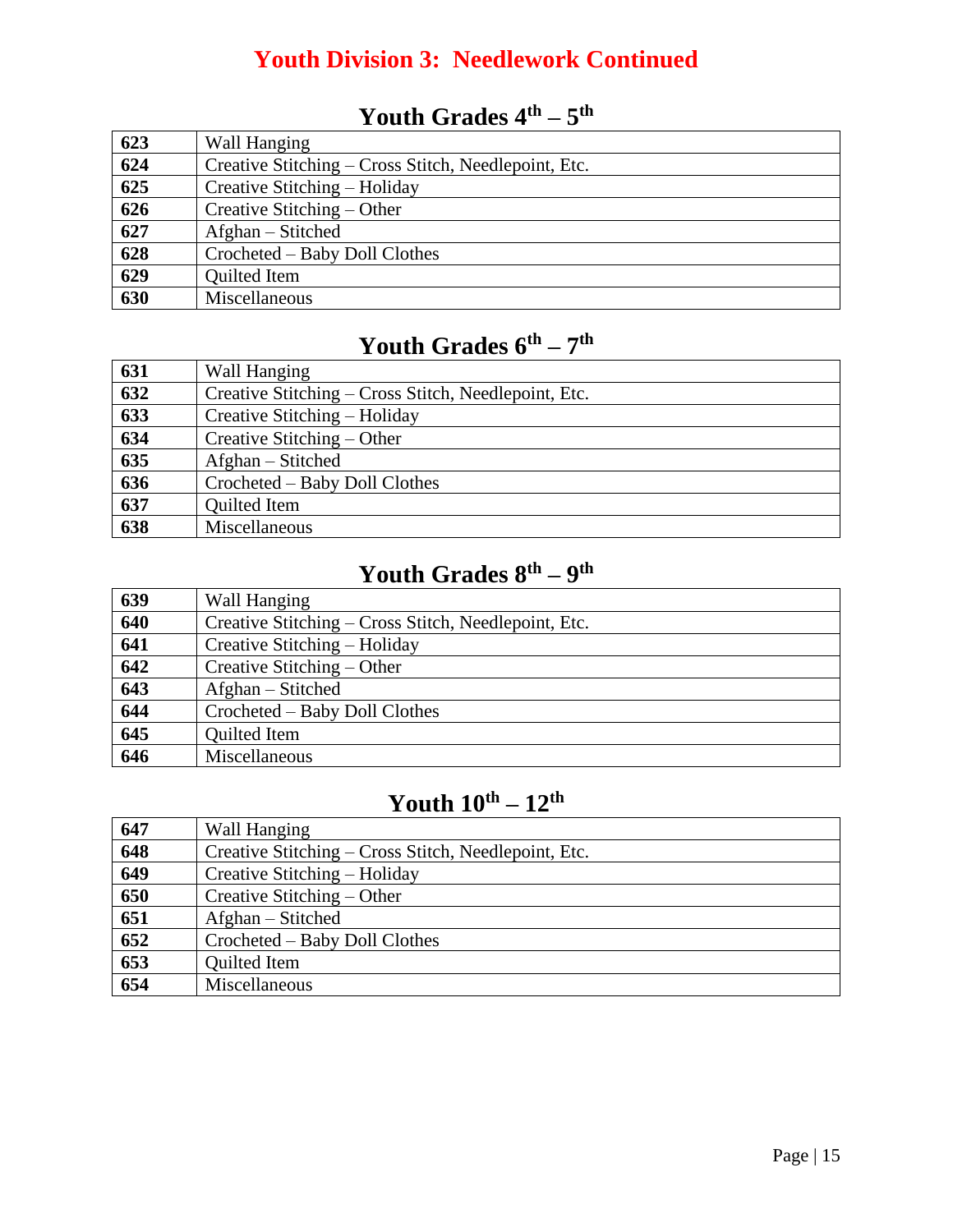### **Youth Division 4: Crafts**

**This division does not include stitched items. Multi-pieced items must be mounted for display. We cannot accept exhibits larger than 2 cubic feet (24 inches by 12 inches by 12 inches). Judges will consider originality, technique, composition, difficulty, and overall eye appeal. Models must be mounted well or in a case to avoid breakage. Legos must be glued.**

| 655 | Nature Crafts – Wood, Clay, Etc.                                          |               |
|-----|---------------------------------------------------------------------------|---------------|
| 656 | Legos – Create a scene with a Legos kit plus additional pieces/structures |               |
| 657 | Legos $-$ Original Design or Kit                                          |               |
| 658 | Ceramic - Not Fired                                                       | <b>Change</b> |
| 659 | Ceramic – Fired                                                           | <b>Change</b> |
| 660 | Jewelry – Gemstones/Beads                                                 | <b>Change</b> |
| 661 | Jewelry – Metal                                                           | <b>Change</b> |
| 662 | Jewelry $-$ Other                                                         | <b>Change</b> |
| 663 | Miscellaneous                                                             |               |

#### **Youths Grades 1st – 3 rd**

#### **Youth Grades 4th – 5 th**

| 664 | Nature Crafts – Wood, Clay, Etc.                                          |               |
|-----|---------------------------------------------------------------------------|---------------|
| 665 | Model/Kit                                                                 |               |
| 666 | Legos – Create a scene with a Legos kit plus additional pieces/structures |               |
| 667 | Legos – Original Design or Kit                                            |               |
| 668 | Ceramic - Not Fired                                                       | <b>Change</b> |
| 669 | Ceramic – Fired                                                           | <b>Change</b> |
| 670 | Jewelry – Gemstones/Beads                                                 | <b>Change</b> |
| 671 | Jewelry – Metal                                                           | <b>Change</b> |
| 672 | Jewelry $-$ Other                                                         | <b>Change</b> |
| 673 | Miscellaneous                                                             |               |

#### **Youth 6th – 7 th**

| 674 | Nature Crafts – Wood, Clay, Etc.                                          |               |
|-----|---------------------------------------------------------------------------|---------------|
| 675 | Model/Kit                                                                 |               |
| 676 | Memory Book/Scrapbook                                                     |               |
| 677 | Legos – Create a scene with a Legos kit plus additional pieces/structures |               |
| 678 | Legos – Original Design or Kit                                            |               |
| 679 | Ceramic - Not Fired                                                       | <b>Change</b> |
| 680 | Ceramic – Fired                                                           | <b>Change</b> |
| 681 | Jewelry – Gemstones/Beads                                                 | <b>Change</b> |
| 682 | Jewelry – Metal                                                           | <b>Change</b> |
| 683 | Jewelry $-$ Other                                                         | <b>Change</b> |
| 684 | Miscellaneous                                                             |               |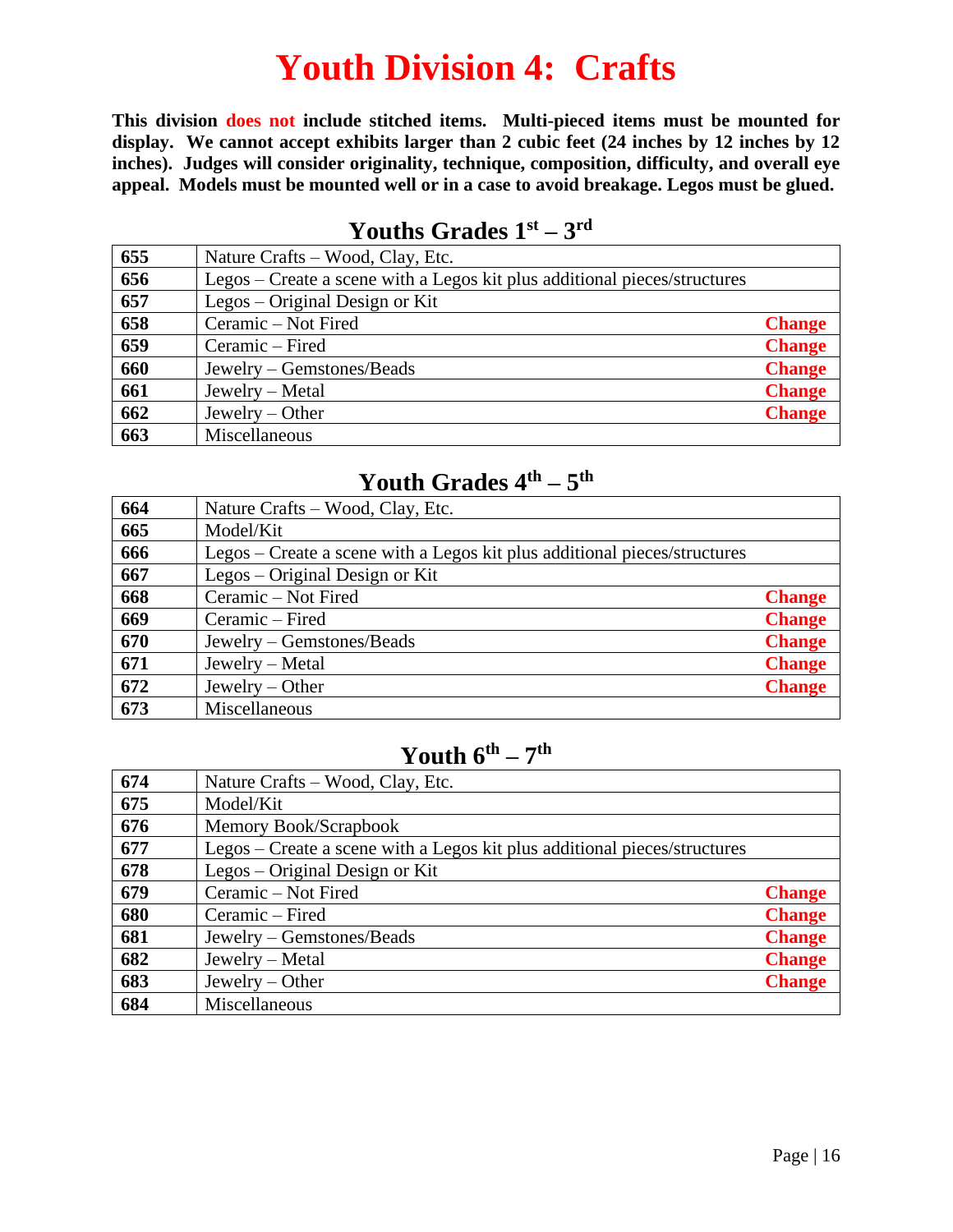#### **Youth Division 4: Crafts Continued**

| 685 | Nature Crafts – Wood, Clay, Etc.                                          |               |
|-----|---------------------------------------------------------------------------|---------------|
| 686 | Model/Kit                                                                 |               |
| 687 | Memory Book/Scrapbook                                                     |               |
| 688 | Legos – Create a scene with a Legos kit plus additional pieces/structures |               |
| 689 | Legos – Original Design or Kit                                            |               |
| 690 | Ceramic - Not Fired                                                       | <b>Change</b> |
| 691 | Ceramic – Fired                                                           | <b>Change</b> |
| 692 | Jewelry – Gemstones/Beads                                                 | <b>Change</b> |
| 693 | Jewelry – Metal                                                           | <b>Change</b> |
| 694 | Jewelry $-$ Other                                                         | <b>Change</b> |
| 695 | Miscellaneous                                                             |               |

#### **Youth 8th – 9 th**

#### **Youth 10th – 12th**

| 696 | Nature Crafts – Wood, Clay, Etc.                                          |               |
|-----|---------------------------------------------------------------------------|---------------|
| 697 | Model/Kit                                                                 |               |
| 698 | Memory Book/Scrapbook                                                     |               |
| 699 | Legos – Create a scene with a Legos kit plus additional pieces/structures |               |
| 700 | Legos – Original Design or Kit                                            |               |
| 701 | Ceramic - Not Fired                                                       | <b>Change</b> |
| 702 | Ceramic – Fired                                                           | <b>Change</b> |
| 703 | Jewelry – Gemstones/Beads                                                 | <b>Change</b> |
| 704 | Jewelry – Metal                                                           | <b>Change</b> |
| 705 | Jewelry $-$ Other                                                         | <b>Change</b> |
| 706 | Miscellaneous                                                             |               |

## **Youth Division 5: Holiday House**

**All holiday-related items must be entered in "Holiday House" with the exception of creative stitching, artwork, and ceramics. ALL classes can be any annual holiday: Halloween, Thanksgiving, Easter, Valentine's Day, St. Patrick's, Americana (to include: Memorial Day, th of July, Labor Day, Flag Day) New Year's Day, except the class listed as Christmas Decorations (Christmas Decorations only).**

**The overall dimension of entries cannot be any larger than 2 cubic feet (24 inches by 12 inches by 12 inches).**

| 707              | Decorations – All Ornaments             |
|------------------|-----------------------------------------|
| 708              | <b>Christmas Decorations</b>            |
| 709              | Decorations – Other                     |
| 710              | Decorations – Centerpiece, Table/Mantle |
| 711              | Decorations – Cards                     |
| $\overline{712}$ | Decoration – Wall Hanging               |

#### **Youth Grades 1st – 3 rd**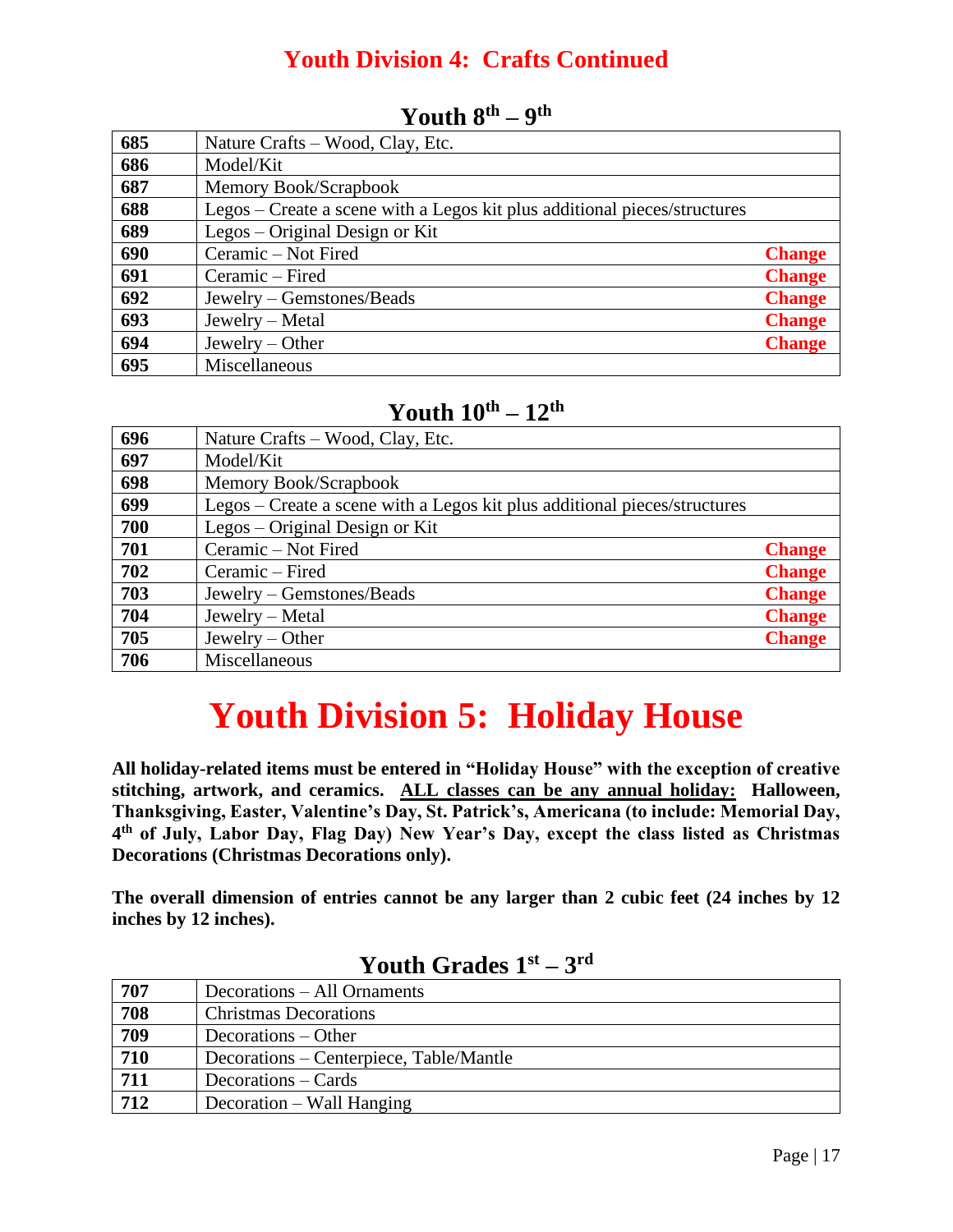#### **Youth Division 5: Holiday House Continued**

| 713              | Decorations – All Ornaments             |
|------------------|-----------------------------------------|
| 714              | <b>Christmas Decorations</b>            |
| $\overline{715}$ | Decorations – Other                     |
| 716              | Decorations – Centerpiece, Table/Mantle |
| 717              | Decorations – Cards                     |
| $\overline{718}$ | Decoration – Wall Hanging               |

#### **Youth Grades 4th – 5 th**

#### **Youth Grades 6th – 7 th**

| 719              | Decorations – All Ornaments             |
|------------------|-----------------------------------------|
| $\overline{720}$ | <b>Christmas Decorations</b>            |
| $\overline{721}$ | Decorations – Other                     |
| 722              | Decorations – Centerpiece, Table/Mantle |
| 723              | Decorations – Cards                     |
| 724              | Decoration – Wall Hanging               |

#### **Youth Grades 8th – 9 th**

| 725              | Decorations – All Ornaments             |
|------------------|-----------------------------------------|
| 726              | <b>Christmas Decorations</b>            |
| $\overline{727}$ | Decorations – Other                     |
| 728              | Decorations – Centerpiece, Table/Mantle |
| 729              | Decorations – Cards                     |
| 730              | Decoration – Wall Hanging               |

#### **Youth 10th – 12th**

| 731 | Decorations – All Ornaments             |
|-----|-----------------------------------------|
| 732 | <b>Christmas Decorations</b>            |
| 733 | Decorations – Other                     |
| 734 | Decorations – Centerpiece, Table/Mantle |
| 735 | Decorations – Cards                     |
| 736 | Decoration – Wall Hanging               |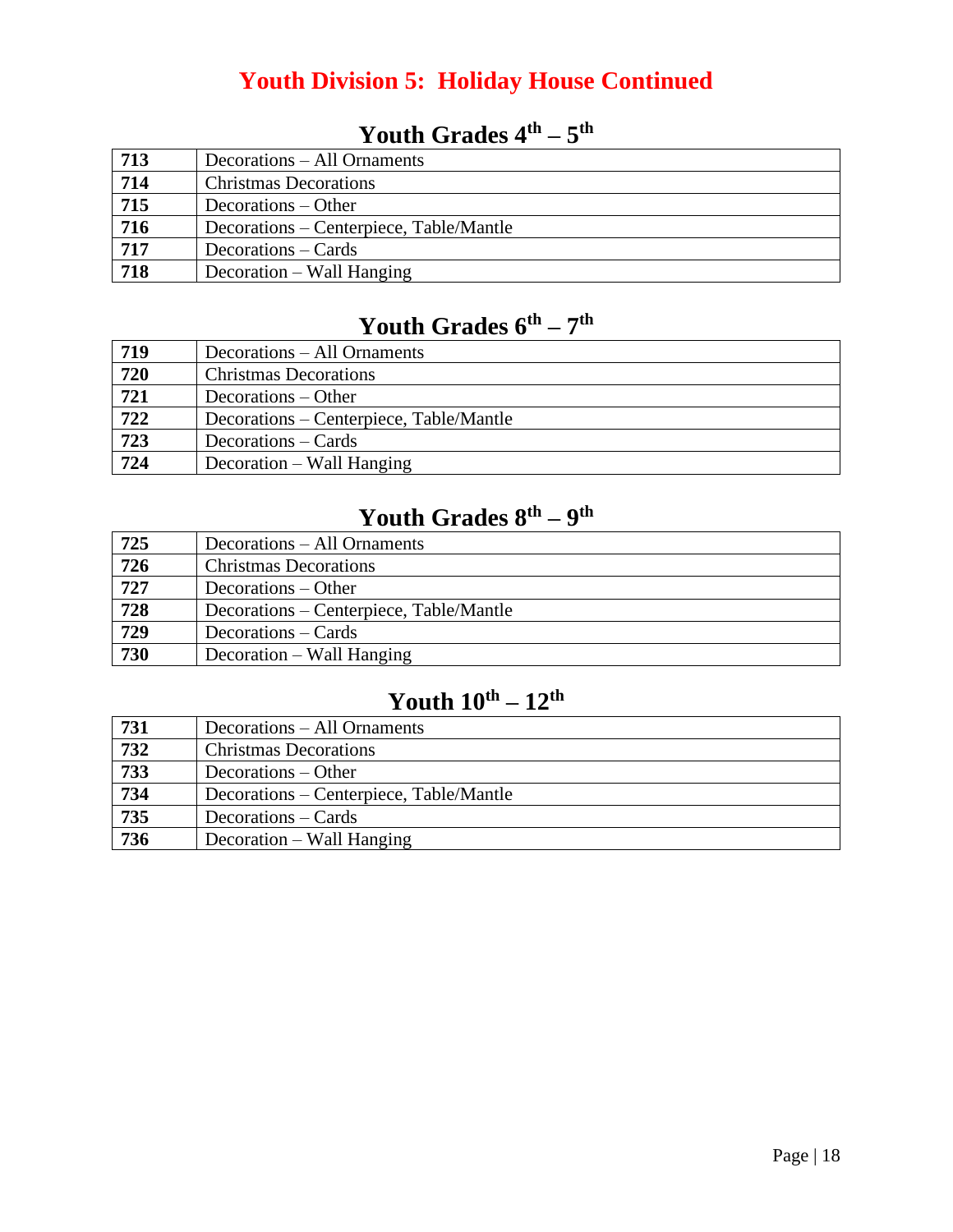## **Youth Division 6: Artwork**

**All entries must be original and framed and matted appropriately for medium. Artwork on stretched canvas may be exhibited unframed, but must not exceed 15 inches by 18 inches. The dimension of framed entries should be no larger than 15 inches by 18 inches, frame included. See page # 5 for rules. Hangers must be attached for wall hangings and art.**

#### **Youth Grades 1st – 3 rd**

| 737 | <b>Stenciling</b>                               |
|-----|-------------------------------------------------|
| 738 | Original Art – Crayon                           |
| 739 | Original Art – Ink or Pencil                    |
| 740 | Original Art – Marker                           |
| 741 | Original Art – Watercolor                       |
| 742 | Original Art – Other                            |
| 743 | Non-Original Art – By-Numbers, Pre-Printed Kits |

#### **Youth Grades 4th – 5 th**

| 744 | Stenciling                                      |
|-----|-------------------------------------------------|
| 745 | Original Art – Crayon                           |
| 746 | Original Art – Ink or Pencil                    |
| 747 | Original Art – Marker                           |
| 748 | Original Art – Watercolor                       |
| 749 | Original Art – Other                            |
| 750 | Non-Original Art - By-Numbers, Pre-Printed Kits |

#### **Youth 6th – 7 th**

| 751 | Stenciling                                         |
|-----|----------------------------------------------------|
| 752 | Original Art – Ink, Pencil, Marker                 |
| 753 | Original Art – Acrylic/Oil                         |
| 754 | Original Art – Paint                               |
| 755 | Original Art – Watercolor                          |
| 756 | Original Art – Charcoal                            |
| 757 | Original $Art - Other$                             |
| 758 | Non-Original $Art - By-Numbers$ , Pre-Printed Kits |

#### **Youth 8th – 9 th**

| 759 | Stenciling                                         |
|-----|----------------------------------------------------|
| 760 | Original Art – Ink, Pencil, Marker                 |
| 761 | Original Art – Acrylic/Oil                         |
| 762 | Original Art – Paint                               |
| 763 | Original Art – Watercolor                          |
| 764 | Original Art-Charcoal                              |
| 765 | Original $Art - Other$                             |
| 766 | Non-Original $Art - By-Numbers$ , Pre-Printed Kits |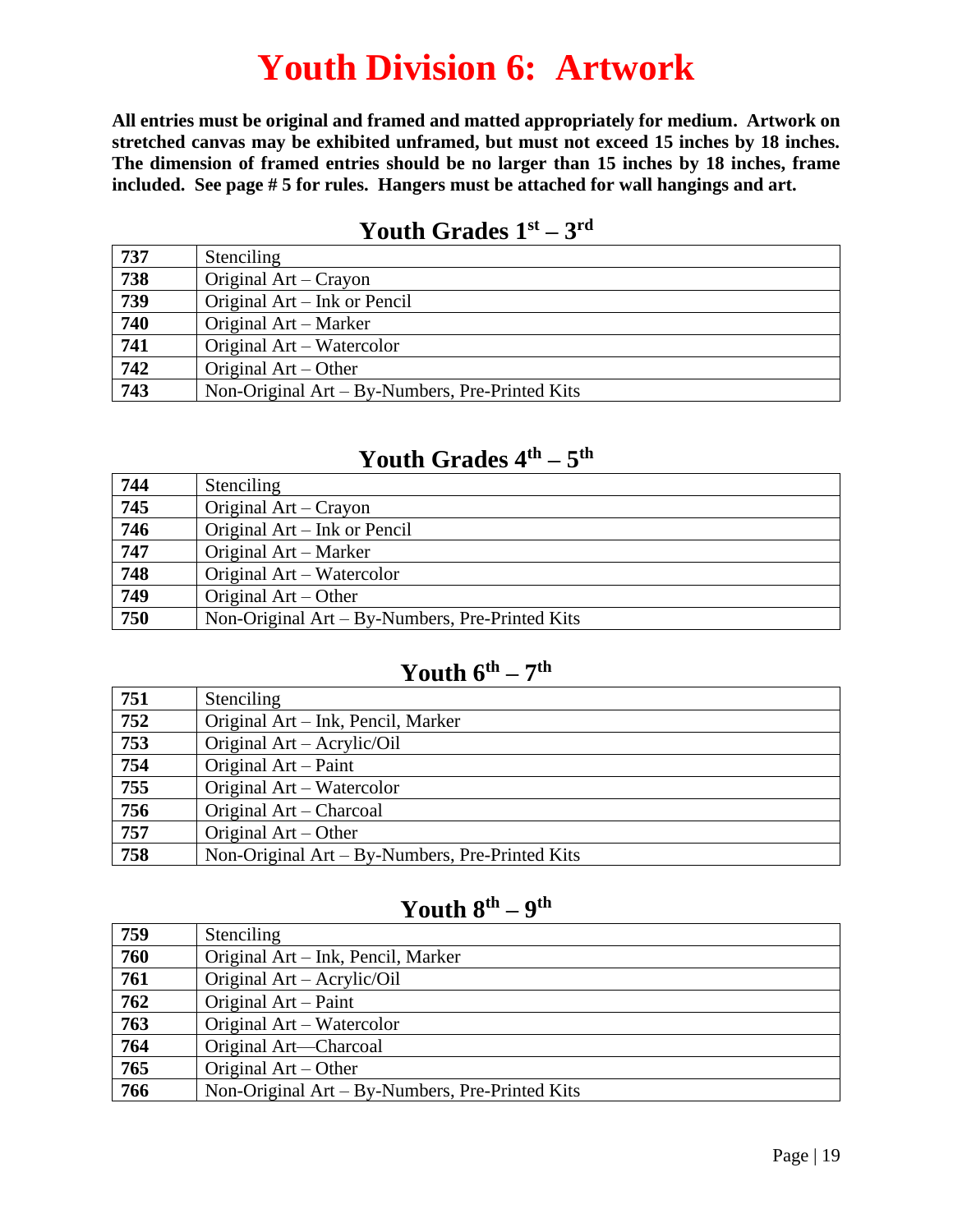#### **Youth Division 6: Artwork Continued**

| 767 | <b>Stenciling</b>                               |
|-----|-------------------------------------------------|
| 768 | Original Art – Ink, Pencil, Marker              |
| 769 | Original Art – Acrylic/Oil                      |
| 770 | Original Art – Paint                            |
| 771 | Original Art – Watercolor                       |
| 772 | Original Art – Charcoal                         |
| 773 | Original $Art - Other$                          |
| 774 | Non-Original Art – By-Numbers, Pre-Printed Kits |

#### **Youth 10th – 12th**

## **Youth Division 7: Photography**

**Only one photograph per frame. All work must be appropriately framed with a frame, glass, and hanger.**

**For dimensions of framed entries see page # 5.**

**Definitions of classes:**

- **Still Life – A small arrangement of objects**
- **Landscape – Wide-view of outdoor scene**
- **Portrait – Photo of a person or pet, featuring the face and its expression**
- **Nature/Wildlife – Close-up outdoor photography**
- **Miscellaneous – Any subject that does not fit into an existing class**

**Sepia, monochrome, and color-highlighted black and white photos must be entered in the black and white class appropriate to the subject matter.**

|     | 1 vuul Stuuts 1                                                                     |
|-----|-------------------------------------------------------------------------------------|
| 775 | Black and White Still Life                                                          |
| 776 | <b>Black and White Landscape</b>                                                    |
| 777 | Black and White Portrait – People                                                   |
| 778 | <b>Black and White Portrait – Pets</b>                                              |
| 779 | Black and White Nature – Plants                                                     |
| 780 | Black and White Wildlife – Animals from Zoo or Aquarium (bears, lions, etc.)        |
|     | <b>Change</b>                                                                       |
| 781 | Black and White Animals – Domestic (cow, horse, etc.)                               |
| 782 | Black and White Animals – Wild (elk, deer, et.)                                     |
| 783 | <b>Black and White Miscellaneous</b>                                                |
| 784 | Color Still Life                                                                    |
| 785 | Color Landscape                                                                     |
| 786 | Color Portrait – People                                                             |
| 787 | Color Portrait – Pets                                                               |
| 788 | Color Nature – Plants                                                               |
| 789 | Color Wildlife – Animals from Zoo or Aquarium (bears, lions, etc.)<br><b>Change</b> |

#### **Youth Grades 1st – 3 rd**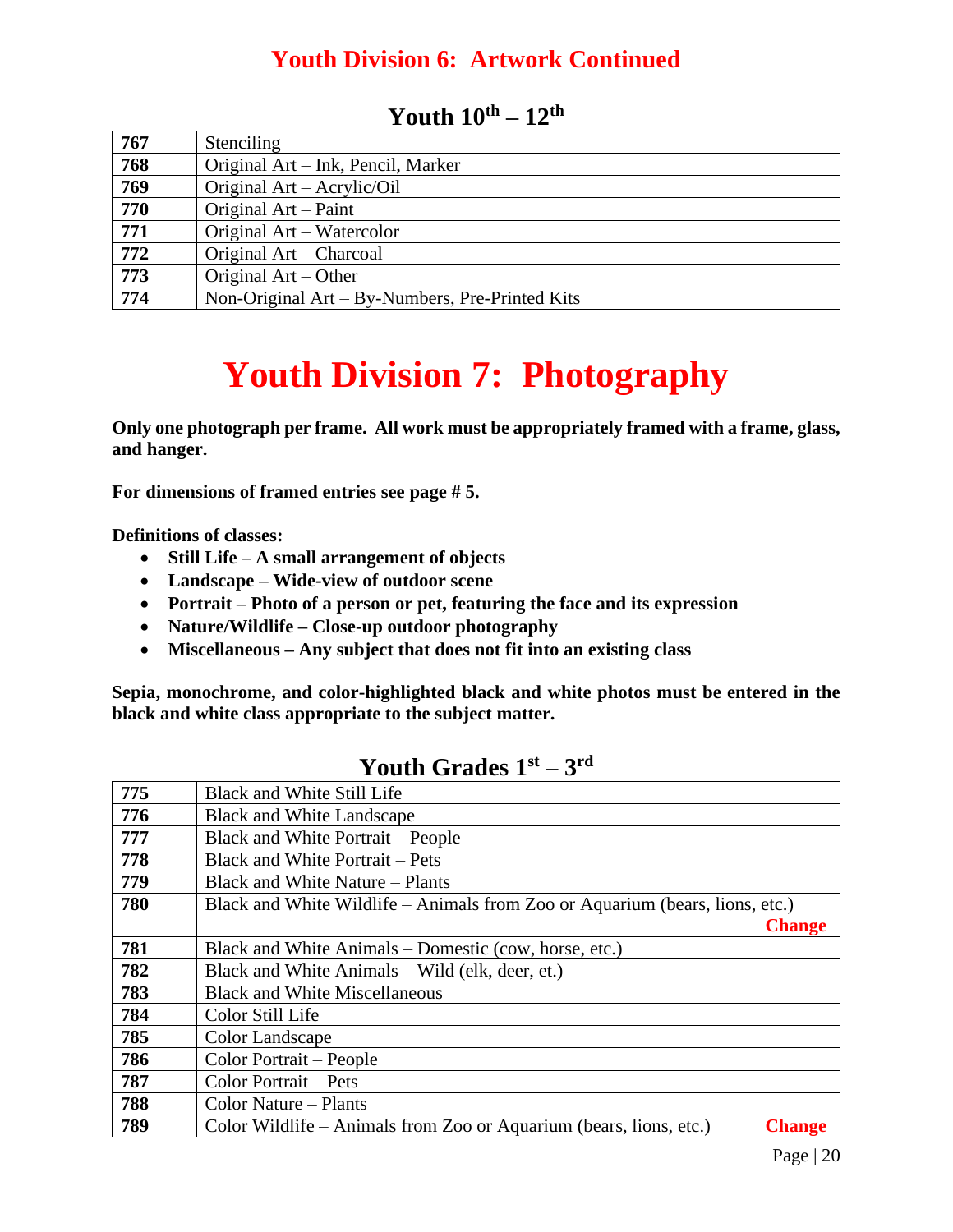#### **Youth Division 7: Photography Continued**

|     | Youth Grades $1st - 3rd$ Continued          |
|-----|---------------------------------------------|
| 790 | Color Animals – Domestic (cow, horse, etc.) |
| 791 | Color Animals - Wild (elk, deer, etc.)      |
| 792 | <b>Color Miscellaneous</b>                  |

#### **Youth Grades 4th – 5 th**

| 793 | <b>Black and White Still Life</b>                                                   |
|-----|-------------------------------------------------------------------------------------|
| 794 | <b>Black and White Landscape</b>                                                    |
| 795 | <b>Black and White Portrait – People</b>                                            |
| 796 | <b>Black and White Portrait – Pets</b>                                              |
| 797 | Black and White Nature – Plants                                                     |
| 798 | Black and White Wildlife – Animals from Zoo or Aquarium (bears, lions, etc.)        |
|     | <b>Change</b>                                                                       |
| 799 | Black and White – Animals – Domestic (cow, horse, etc.)                             |
| 800 | Black and White Animals - Wild (elk, deer, etc.)                                    |
| 801 | <b>Black and White Miscellaneous</b>                                                |
| 802 | Color Still Life                                                                    |
| 803 | Color Landscape                                                                     |
| 804 | Color Portrait - People                                                             |
| 805 | Color Portrait – Pets                                                               |
| 806 | Color Nature – Plants                                                               |
| 807 | Color Wildlife – Animals from Zoo or Aquarium (bears, lions, etc.)<br><b>Change</b> |
| 808 | Color Animals – Domestic (cow, horse, etc.)                                         |
| 809 | Color Animals - Wild (elk, deer, etc.)                                              |
| 810 | <b>Color Miscellaneous</b>                                                          |

#### **Youth Grades 6th – 7 th**

| 811 | <b>Black and White Still Life</b>                                                   |
|-----|-------------------------------------------------------------------------------------|
| 812 | <b>Black and White Landscape</b>                                                    |
| 813 | <b>Black and White Portrait – People</b>                                            |
| 814 | <b>Black and White Portrait – Pets</b>                                              |
| 815 | Black and White Nature – Plants                                                     |
| 816 | Black and White Wildlife – Animals from Zoo or Aquarium (bears, lions, etc.)        |
|     | <b>Change</b>                                                                       |
| 817 | Black and White Animals – Domestic (cow, horse, etc.)                               |
| 818 | Black and White Animals - Wild (elk, deer, etc.)                                    |
| 819 | <b>Black and White Miscellaneous</b>                                                |
| 820 | Color Still Life                                                                    |
| 821 | Color Landscape                                                                     |
| 822 | Color Portrait – People                                                             |
| 823 | Color Portrait – Pets                                                               |
| 824 | Color Nature – Plants                                                               |
| 825 | Color Wildlife – Animals from Zoo or Aquarium (bears, lions, etc.)<br><b>Change</b> |
| 826 | Color Animals – Domestic (elk, deer, etc.)                                          |
| 827 | Color Animals - Wild (elk, deer, etc.)                                              |
| 828 | <b>Color Miscellaneous</b>                                                          |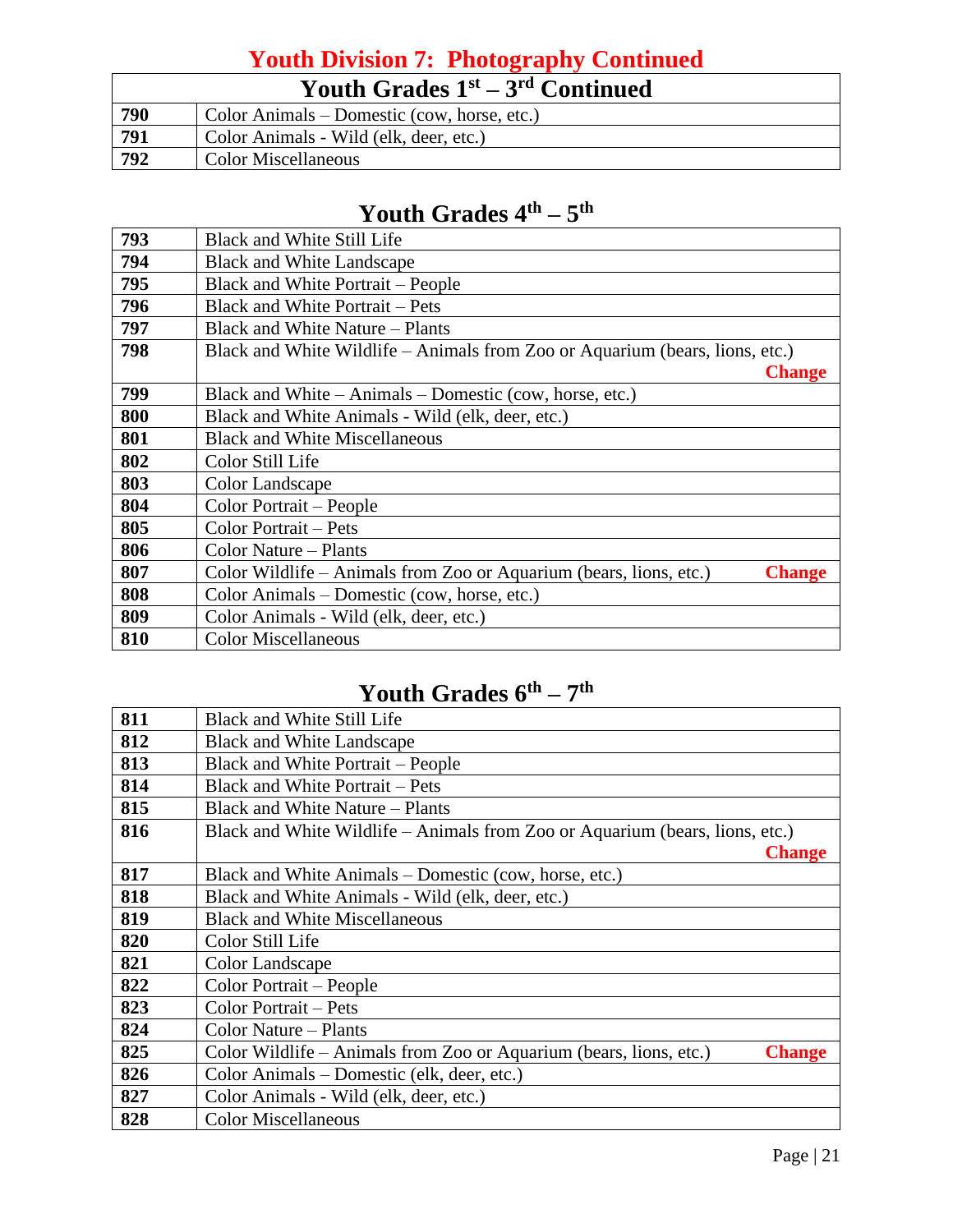#### **Youth Division 7: Photography Continued**

| 829 | <b>Black and White Still Life</b>                                                   |
|-----|-------------------------------------------------------------------------------------|
| 830 | <b>Black and White Landscape</b>                                                    |
| 831 | <b>Black and White Portrait – People</b>                                            |
| 832 | <b>Black and White Portrait – Pets</b>                                              |
| 833 | <b>Black and White Nature – Plants</b>                                              |
| 834 | Black and White Wildlife – Animals from Zoo or Aquarium (bears, lions, etc.)        |
|     | <b>Change</b>                                                                       |
| 835 | Black and White Animals – Domestic (cow, horse, etc.)                               |
| 836 | Black and White Animals - Wild (elk, deer, etc.)                                    |
| 837 | <b>Black and White Miscellaneous</b>                                                |
| 838 | Color Still Life                                                                    |
| 839 | Color Landscape                                                                     |
| 840 | Color Portrait – People                                                             |
| 841 | Color Portrait - Pets                                                               |
| 842 | Color Nature – Plants                                                               |
| 843 | Color Wildlife – Animals from Zoo or Aquarium (bears, lions, etc.)<br><b>Change</b> |
| 844 | Color Animals – Domestic (cow, horse, etc.)                                         |
| 845 | Color Animals – Wild (elk, deer, etc.                                               |
| 846 | <b>Color Miscellaneous</b>                                                          |

#### **Youth Grades 8th – 9 th**

#### **Youth Grades 10th – 12th**

| 847 | <b>Black and White Still Life</b>                                                   |
|-----|-------------------------------------------------------------------------------------|
| 848 | <b>Black and White Landscape</b>                                                    |
| 849 | <b>Black and White Portrait – People</b>                                            |
| 850 | <b>Black and White Portrait – Pets</b>                                              |
| 851 | Black and White Nature – Plants                                                     |
| 852 | Black and White Wildlife – Animals from Zoo or Aquarium (bears, lions, etc.)        |
|     | <b>Change</b>                                                                       |
| 853 | Black and White Animals – Domestic (cow, horse, etc.)                               |
| 854 | Black and White Animals – Wild (elk, deer, etc.)                                    |
| 855 | <b>Black and White Miscellaneous</b>                                                |
| 856 | Color Still Life                                                                    |
| 857 | Color Landscape                                                                     |
| 858 | Color Portrait – People                                                             |
| 859 | Color Portrait - Pets                                                               |
| 860 | Color Nature – Plants                                                               |
| 861 | Color Wildlife – Animals from Zoo or Aquarium (bears, lions, etc.)<br><b>Change</b> |
| 862 | Color Animals – Domestic (cow, horse, etc.)                                         |
| 863 | Color Animals – Wild (elk, deer, etc.)                                              |
| 864 | <b>Color Miscellaneous</b>                                                          |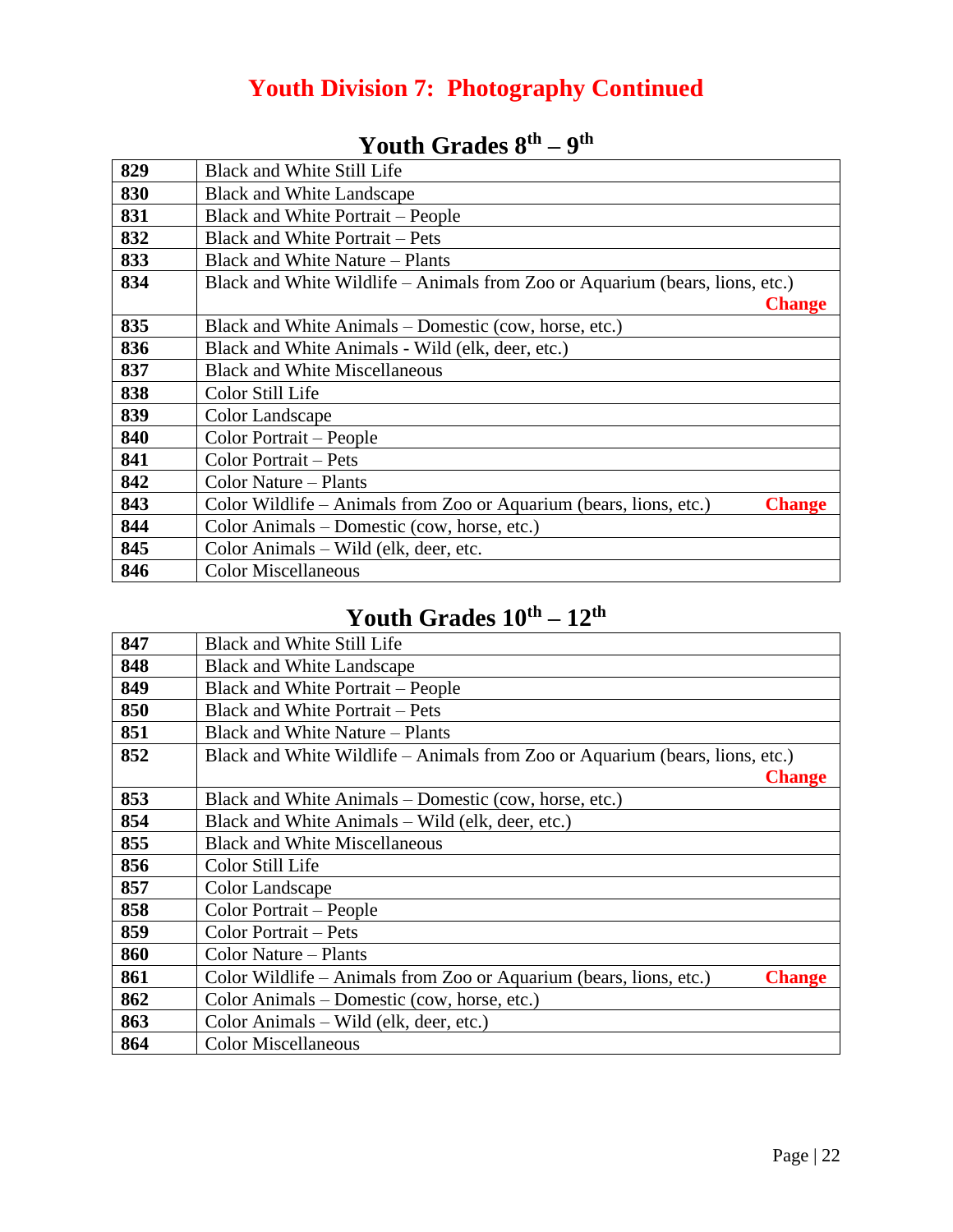## **Youth Division 8: Removed**

**Ceramics now under Crafts.** 

## **Youth Division 9: Decorated Clothing**

**Decorated clothing is judged only on the decorations, not the construction of the item.**

**Items must be clean, on a hanger and covered with a clear plastic bag.**

|     | Youth Grades $1st - 3rd$         |
|-----|----------------------------------|
| 874 | Decorated Clothing               |
|     | Youth Grades $4th - 5th$         |
| 875 | Decorated Clothing               |
|     | Youth Grades $6^{th} - 7^{th}$   |
| 876 | <b>Decorated Clothing</b>        |
|     | Youth Grades $8^{th} - 9^{th}$   |
| 877 | Decorated Clothing               |
|     | Youth Grades $10^{th} - 12^{th}$ |

|    |     | _________________________________<br>__ |
|----|-----|-----------------------------------------|
| ањ | 878 | Jothing .<br>n Jecore                   |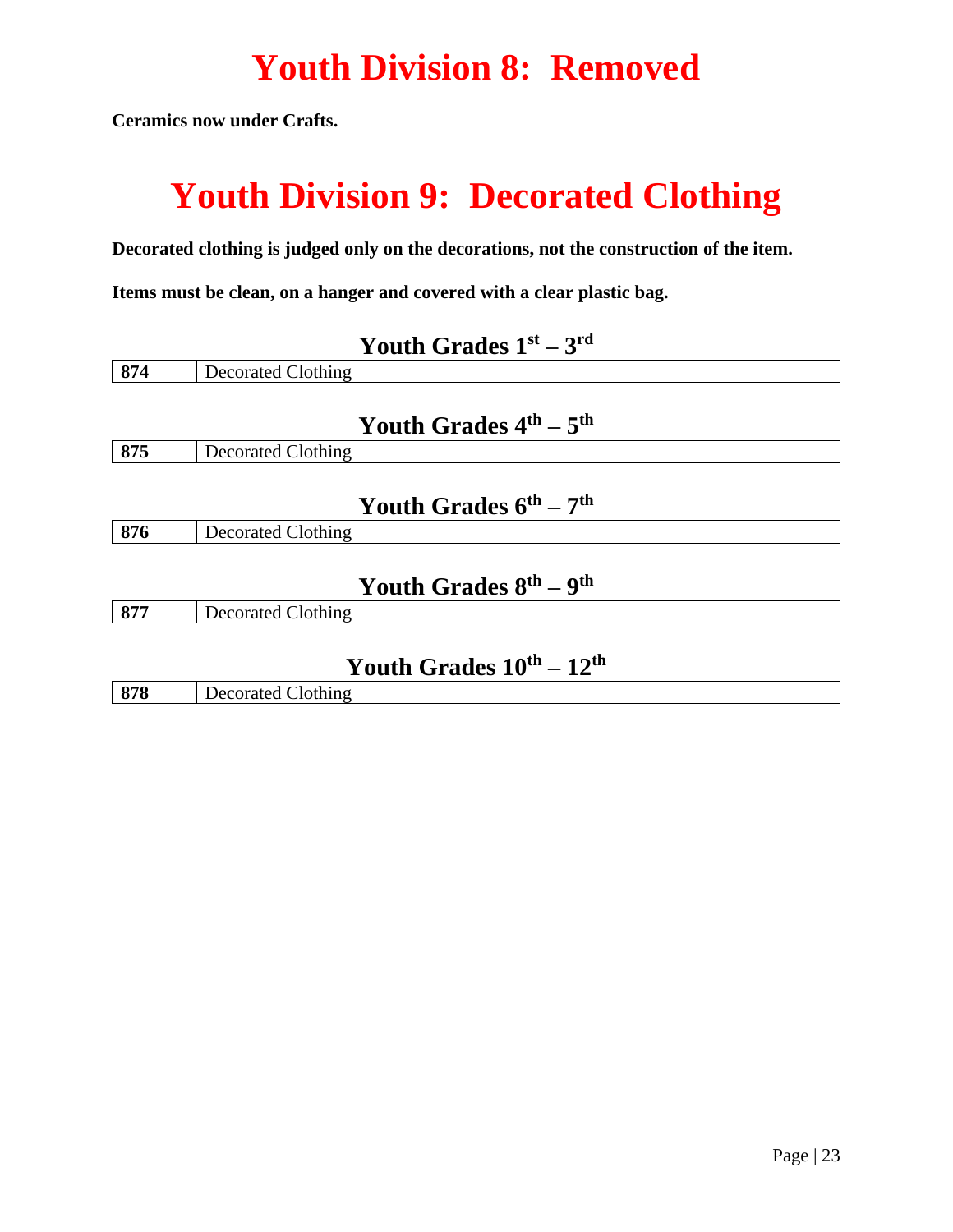## **Youth Division 10: Recycled or Repurposed**

Multi-piece items must be mounted for display. The overall dimensions of entries cannot be any larger than 2 cubic feet (24 inches by 12 inches by 12 inches). For dimensions of framed entries see page #5. These items are made from recycled materials or repurposed from an existing item. Kits are not to be entered in this Division; if a kit is used, it should be entered under Crafts. Judges will consider creativity, original design, and overall construction.

#### Cardboard (boxes, paper towel and tissue paper tubes, etc.) 880 Plastic (cups, bottles, jugs, etc.) Paper (newspaper, office paper, etc.) Metal (brass, copper, aluminum, etc.) 883 Styrofoam (cups, plates, egg carton, etc.) Wood (used pallets, old barn wood, etc.) Fabric (blouse, dress, quilt, etc.) Yarn (old sweater, baby blanket, etc.) Outdoor Art (birdhouse, wind chimes, weathervane, welcome sign, etc.) Indoor Art (wall art or photo frame, etc.)

#### **Youth Grades 1st – 3 rd**

#### **Youth Grades 4th – 5 th**

| 889 | Cardboard (boxes, paper towel and tissue paper tubes, etc.)           |
|-----|-----------------------------------------------------------------------|
| 890 | Plastic (cups, bottles, jugs, etc.)                                   |
| 891 | Paper (newspaper, office paper, etc.)                                 |
| 892 | Metal (brass, copper, aluminum, etc.)                                 |
| 893 | Styrofoam (cups, plates, egg carton, etc.)                            |
| 894 | Wood (used pallets, old barn wood, etc.)                              |
| 895 | Fabric (blouse, dress, quilt, etc.)                                   |
| 896 | Yarn (old sweater, baby blanket, etc.)                                |
| 897 | Outdoor Art (birdhouse, wind chimes, weathervane, welcome sign, etc.) |
| 898 | Indoor Art (wall art or photo frame, etc.)                            |

#### **Youth Grades 6th – 7 th**

| 899 | Cardboard (boxes, paper towel and tissue paper tubes, etc.)           |
|-----|-----------------------------------------------------------------------|
| 900 | Plastic (cups, bottles, jugs, etc.)                                   |
| 901 | Paper (newspaper, office paper, etc.)                                 |
| 902 | Metal (brass, copper, aluminum, etc.)                                 |
| 903 | Styrofoam (cups, plates, egg carton, etc.)                            |
| 904 | Wood (used pallets, old barn wood, etc.)                              |
| 905 | Fabric (blouse, dress, quilt, etc.)                                   |
| 906 | Yarn (old sweater, baby blanket, etc.)                                |
| 907 | Outdoor Art (birdhouse, wind chimes, weathervane, welcome sign, etc.) |
| 908 | Indoor Art (wall art or photo frame, etc.)                            |